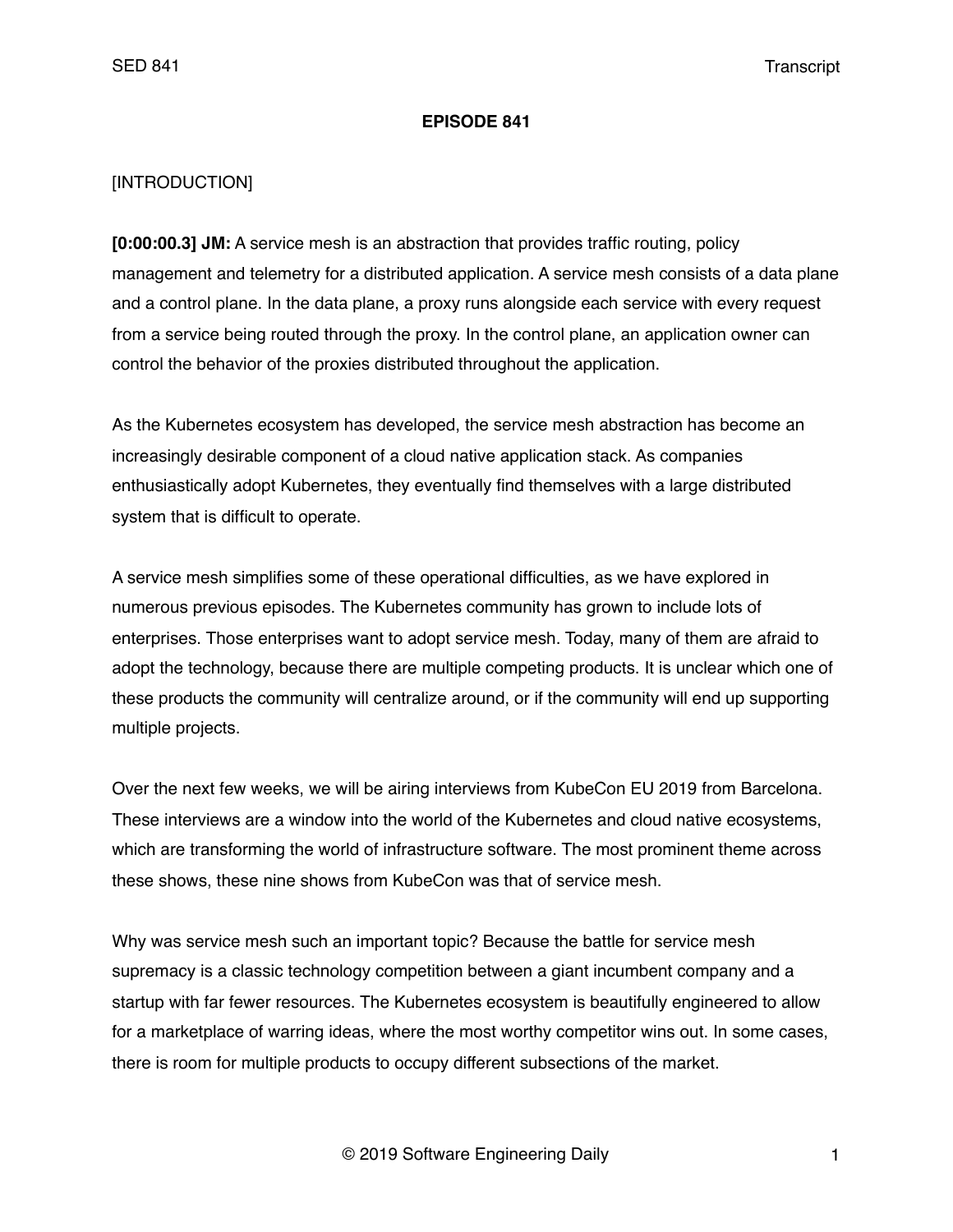Across these episodes, one theme that we will explore is the governance and the diplomacy of these competing solutions and how the Kubernetes ecosystem is structured to allow for harmonious resolution to technology battles. It is tempting to look at this competition between service meshes as winner-take-all. As of late May 2019, we do not yet know if it will be winner take-all. In order to predict how the service mesh wars will play out, the best we can do is to look at historical examples.

Container orchestration wars was a winner-take-all market. Container orchestration was a problem of such depth, such technical complexity and integration that there had to be a single winner for the ecosystem to marshal around. During the container orchestration wars, as Mesos and Docker Swarm and HashiCorp Nomad and finally Kubernetes fought for supremacy, many large enterprises made bets on container orchestration systems, which were not Kubernetes.

When the dust settled, Kubernetes was the victor. These large enterprises who had adopted container orchestration systems other than Kubernetes, but grudgingly began thinking about how to migrate to Kubernetes.

During the container orchestration wars, many more enterprises were sitting out altogether. They did not choose Kubernetes, or Mesos, or Swarm. They chose to wait. Enterprise technologists are smart and they can tell when a technology is immature. Although, many enterprises wanted an orchestration system to manage their Docker containers, they did not want to insert a heavy abstraction that they would have to tear out later on.

Once Kubernetes won the orchestration wars, enterprise dollars piled into the space. The cloud native community has grown faster than anyone expected, because we solved the collectiveaction problem of centralizing on a particular container orchestrator; Kubernetes. From enterprises, to cloud providers, to independent software vendors, to podcasters, we all share the same vision for Kubernetes. It is the Linux for distributed systems.

Within the Kubernetes ecosystem, the thought leadership tries not to pick winners. It's better for everyone if the winners are decided through competition. In order to foster competition, interfaces into Kubernetes can provide a layer of standardization along which different products can compete. Enterprises can buy into an interface without buying into any particular product.

© 2019 Software Engineering Daily 2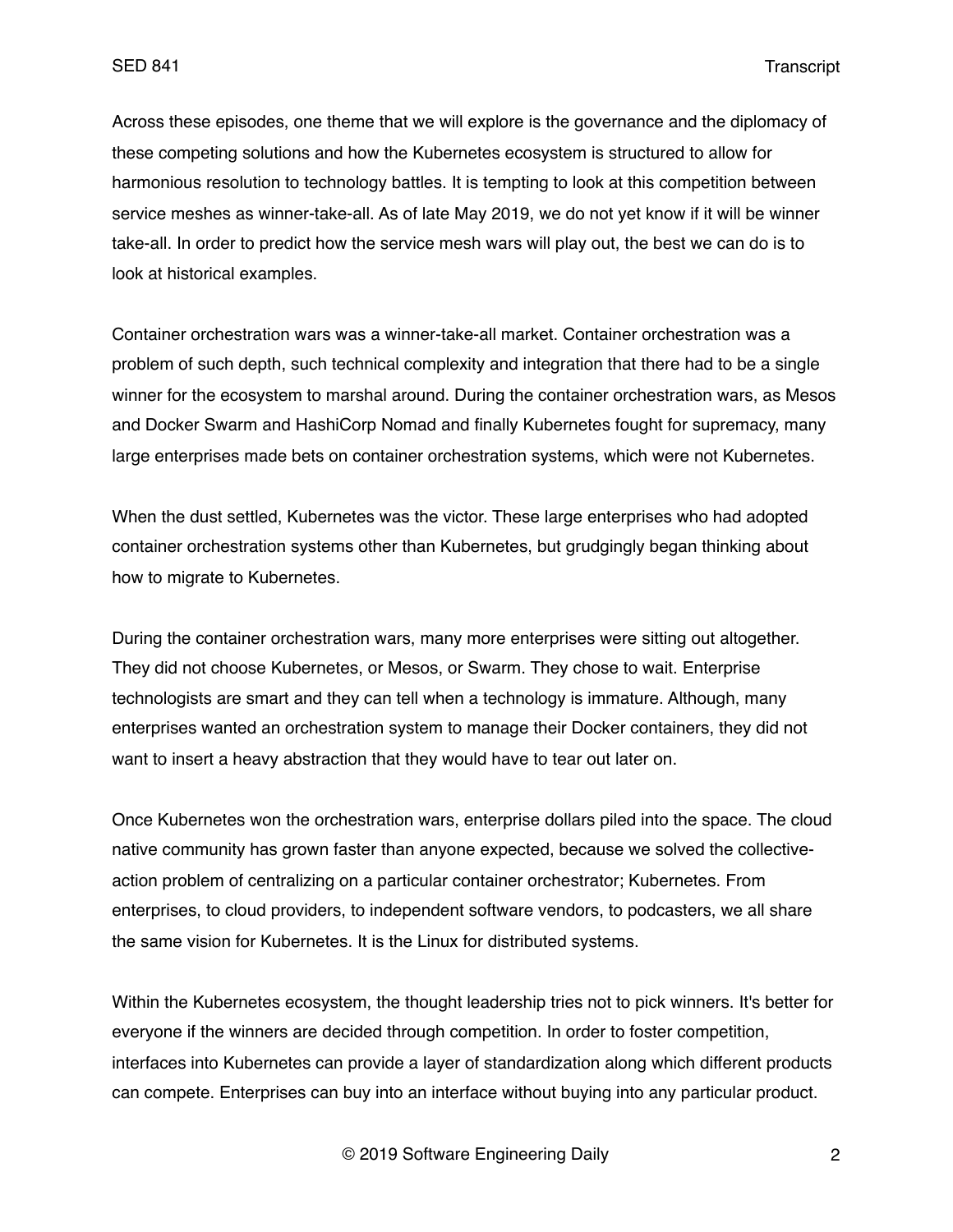What does that mean? Well, examples include the container networking interface CNI and the container storage interface CSI.

Every Kubernetes application wants storage and every Kubernetes application wants networking. These Kubernetes applications might not want to be locked into a particular networking, or storage provider and that provider's particular proprietary APIs. Since there is a standardized interface for networking and storage within the ecosystem, these enterprise applications that want to adopt some particular technology that's selling to them, they can be insulated from lock-in. These applications can potentially swap out one storage provider for another, or one networking provider for another. How does this relate to service mesh? In the service mesh market, Buoyant was first to market with its open source project Linkerd.

Today's guest, William Morgan is the CEO of Buoyant. Over the last four years, Linkerd has slowly grown a following of dedicated users, who run the open source service mesh Linkerd in production. Over the last four years, Linkerd has changed from its initial technology of the embedded JVM service proxy developed at Twitter, to a Rust-based sidecar data plane and a go based control plane.

Buoyant's dedicated focus to the service mesh space has won over much of the community, as was evidenced by Linkerd becoming the predominant apparel brand at KubeCon EU 2019. Linkerd hats and t-shirts were everywhere at the conference. Why did Linkerd become trendy? Ironically, it's because of a competing service mesh whose launch strategy was widely seen as an affront to the spirit of the cloud native community.

Istio was created within Google and launched with a set of brittle partnerships with IBM and other companies. Istio careened into the Kubernetes ecosystem with violent fanfare, trumpeting itself as the cloud native service mesh du jour, through endless banner ads, marketing e-mail campaigns and KubeCon programming.

Any listener to this podcast knows that I am as gullible as any technologist. I'm an idealist and I wanted to believe that Istio represented the service mesh equivalent of Kubernetes. It's from Google, it launched with a bunch of impressive logos, it has an inspiring vision, looks cloud native, smells cloud native, must be cloud native, right?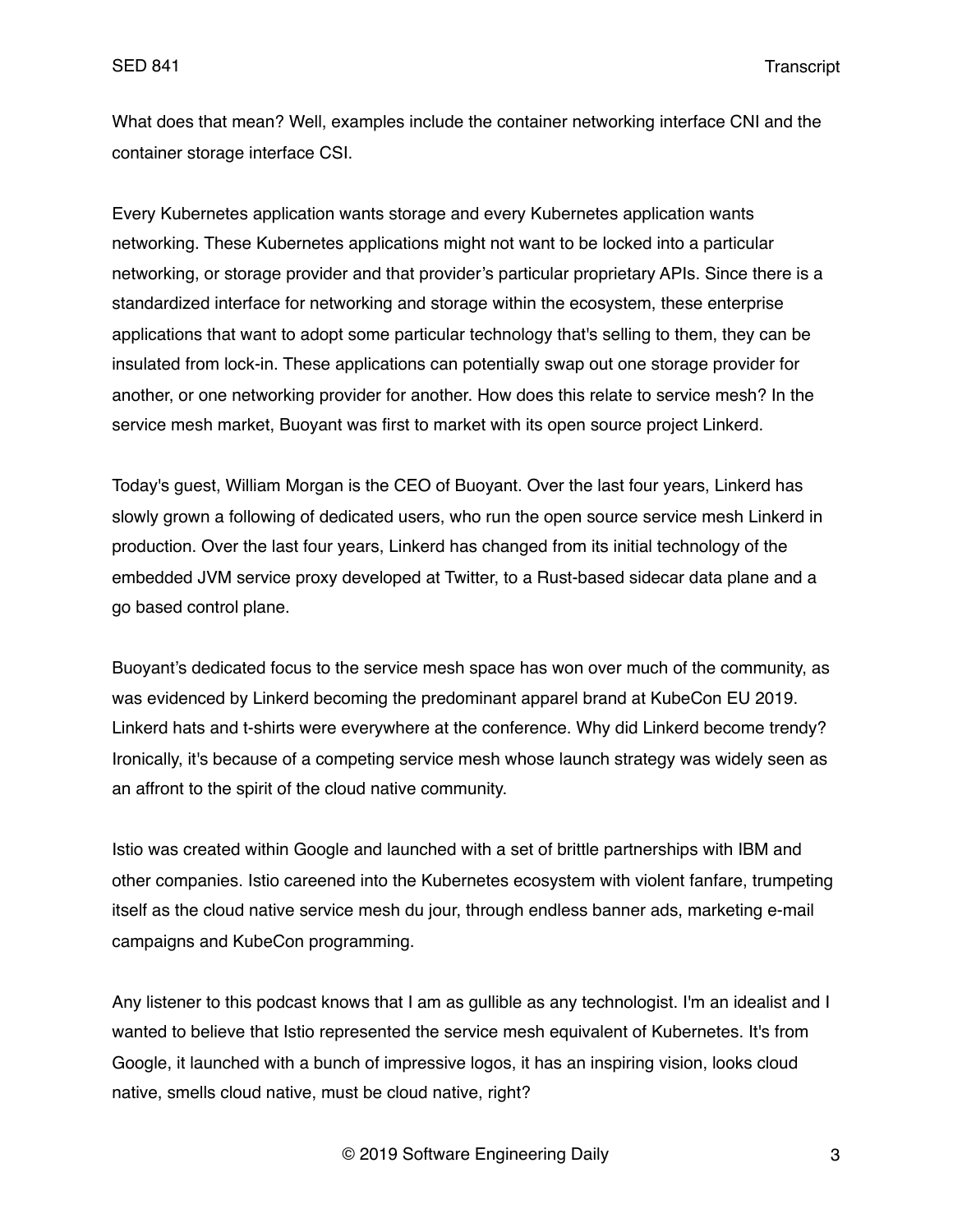Unfortunately, Istio's early marketing aggrandizements were disconnected from the nascent realities of the project. Istio was buggy and difficult to set up. It quickly developed a reputation as Google manufactured vaporware. Nice idea, not nearly ready for production.

For Linkerd, the timing could not have been better. Istio's romantic vision of an operating plane for routing traffic and managing security policy and measuring network telemetry had seduced the enterprise masses. Finally, they were ready for the service mesh. With their cravings unmet by Istio, these enterprises surveyed the market and quickly found their way to Linkerd, the humble service mesh next-door, who had been waiting patiently all along.

The tide has turned against Istio and towards Linkerd. The service mesh wars have just begun. As easy as it is to criticize Istio, the project is not only vaporware. Istio has a vision for a detailed operating plane, that will evolve together with Envoy, a service proxy sidecar developed at Lyft. Perhaps, Istio's early embers had too much marketing gasoline poured on them initially, but the project could still succeed. It's not easy to build a service mesh, so it's no surprise that it had issues at its early days. Just happen to not align with how much it was promoted.

Google is the most sophisticated, well-resourced company in the world. Judging from Google's adjacent strategic messaging around Anthos and other strategic initiatives, the company has already decided that Istio will be around for the long haul. As a community, we should be grateful to witness the folly of Istio's carpet-bomb marketing strategy. It is validation for the earnest resilience of the cloud native community, that even under the omnipresent duress of Google marketing, the community was able to collectively reject the Istio Kool-aid.

This should come as no surprise. The cloud native computing foundation resides within the Linux foundation and the Kubernetes ecosystem has been ordained with the ardent technical purity of Linus Torvalds. The CNCF was formed under the looming shadow of AWS, Amazon Web Services. The CNCF was seated with the donation of Kubernetes by Google, much like the Linux community was positioned as a rebellious movement in reaction to Microsoft's dominance, the Kubernetes community represents a fervent desire to open up the market to cloud providers beyond the tight-lipped proprietary dominion of Amazon.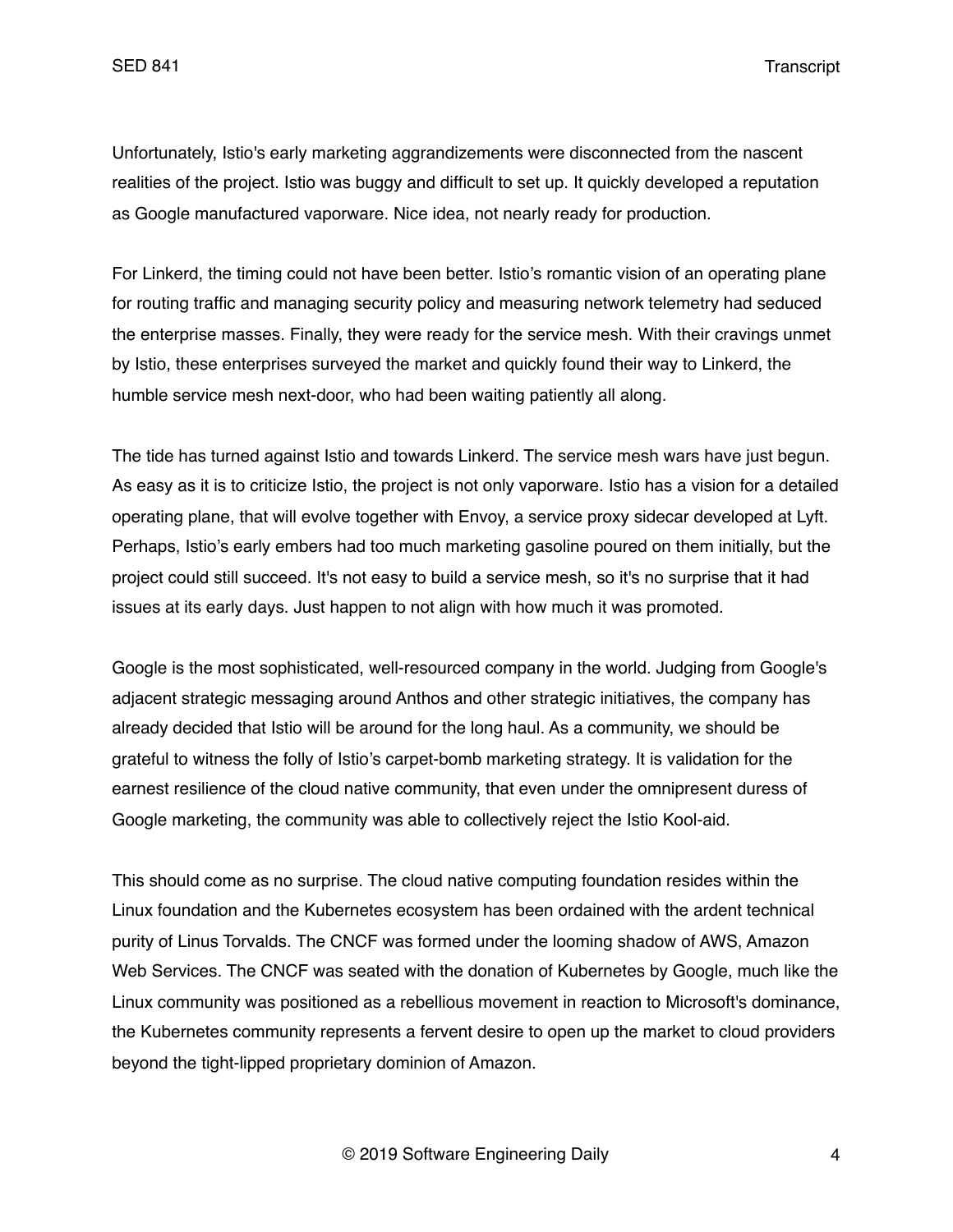With such a deep spirit of insubordination, it is no surprise that the community has rejected Istio, like a set of loosely coupled organs rejecting a foreign skin, attempting to layer itself across them. Even though the CNCF was founded by Google, the community was formed in spite of big centralized clouds, not as a marketing vessel for their products, which may or may not be open source.

Microsoft seems to understand this fact better than Google, at least in the domain of service mesh. The day after this interview with William, Microsoft announced the service mesh interface SMI, which is a project it partnered with Buoyant and other companies on to create a minimal spec for what a service mesh should offer to a Kubernetes deployment.

The SMI represents a safe buy endpoint for enterprises, who want a service mesh, but do not want to get caught in the evangelistic crossfire between Istio and Linkerd. It is in this environment that we begin our next series of shows on the current cloud native ecosystem.

Thanks to the cloud native computing foundation for putting together an amazing podcasting zone at KubeCon. Thank you to Wendy and Natasha and Dan Khan and everybody else who put together KubeCon. This was a really an amazing event and it has just improved every different conference. The attention to the podcasters needs have really been met, so I love this conference. I'm definitely going to San Diego.

Just a few announcements that are unrelated to this episode; we have a new Software Daily app version for iOS in the App Store. This is the next iteration of our app and it's got a whole lot of polish. You can use the app to access all more than 1,000 plus episodes in one place. You can find all shows related to a particular technology, like streaming data or cryptocurrencies, or Kubernetes or learning to program. You can connect with other listeners through the comments section. You can access our transcripts and our related links.

Everything in the app is free, although you can also become an ad-free listener and support the show for \$10 a month, or \$100 per year. You can find that subscription information at softwaredaily.com/subscribe if you want to support us. You can become a sponsor of Software Engineering Daily. If you want to go to softwareengineeringdaily.com/sponsor to air ads, or to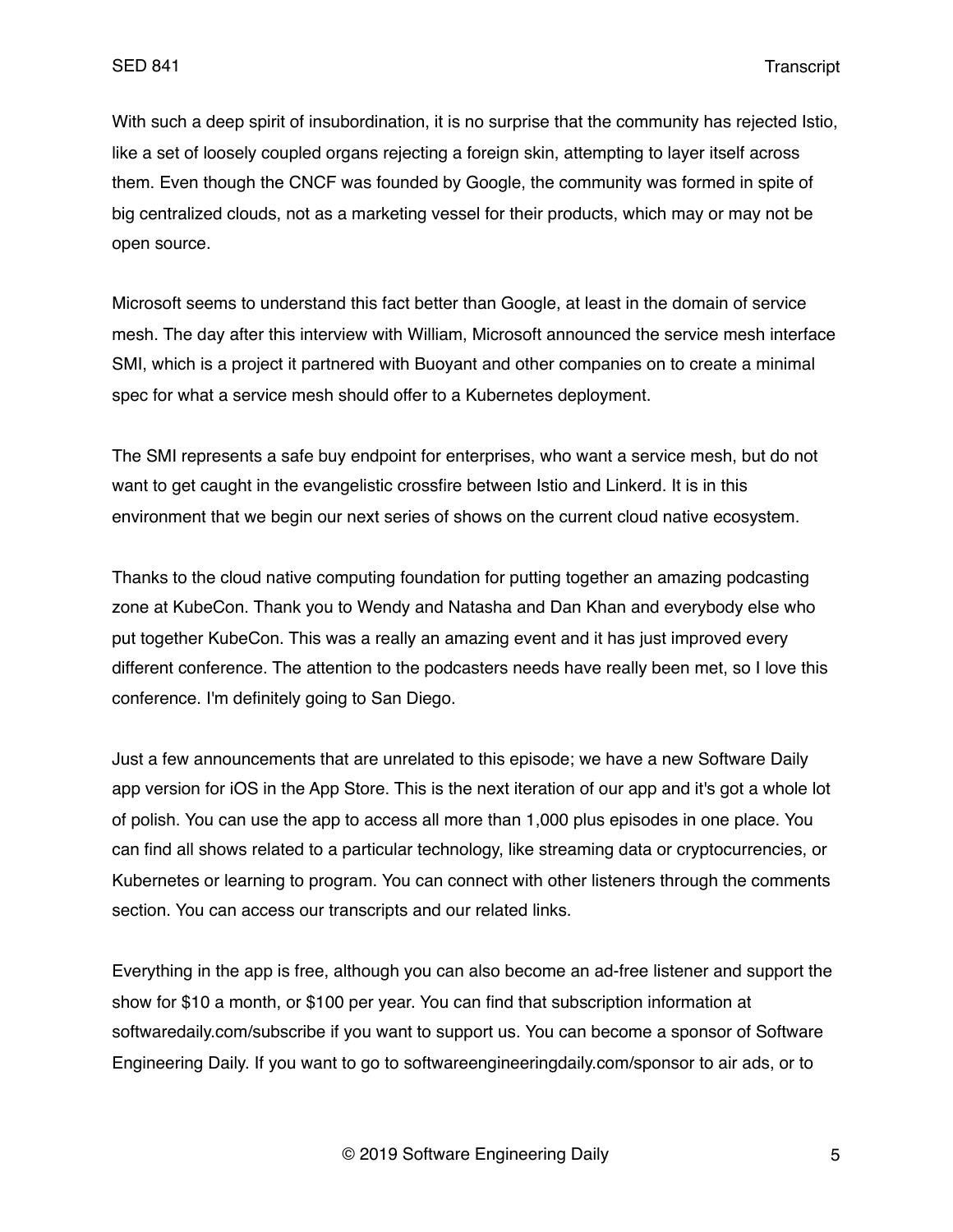partner with us on content, I realize it's probably not smart to advertise that sponsorship offering right after the ad-free offering, but most people don't pay to become ad-free subscribers.

We're hiring two interns also. We are hiring an intern for software engineering and one for business development. If you're interested in either of these positions, you can send an e-mail with your resume to jeff@softwareengineeringdaily.com. You can put internship in the subject line that would help me filter that e-mail to the correct folder, in case we get dale oozed with internship offerings. That said, let's get on with today's interview with William Morgan.

#### [SPONSOR MESSAGE]

**[0:14:46.3]** This episode of Software Engineering Daily is sponsored by Datadog. Datadog integrates seamlessly with container technologies like Docker and Kubernetes, so you can monitor your entire container cluster in real-time. See across all of your servers, containers, apps and services in one place with powerful visualizations, sophisticated alerting, distributed tracing and APM. Now, Datadog has application performance monitoring for Java.

Start monitoring your microservices today with a free trial. As a bonus, Datadog will send you a free t-shirt. You can get both of those things by going to softwareengineeringdaily.com/datadog. That's softwareengineeringdaily.com/datadog. Thank you, Datadog.

#### [INTERVIEW]

**[0:15:40.7] JM:** William Morgan, you are the CEO of Buoyant. Welcome back to Software Engineering Daily.

**[0:15:44.9] WM:** Hi, Jeff. Thanks for having me.

**[0:15:47.4] JM:** We had a container orchestration wars. It turned out to be winner-take-all with Kubernetes winning. Is the service mesh market winner-take-all?

**[0:16:00.3] WM:** Wow, start with the really difficult questions. I don't know. I'm not sure and I think it's a little early for anyone really to be able to know. Certainly, I would like Linkerd, which I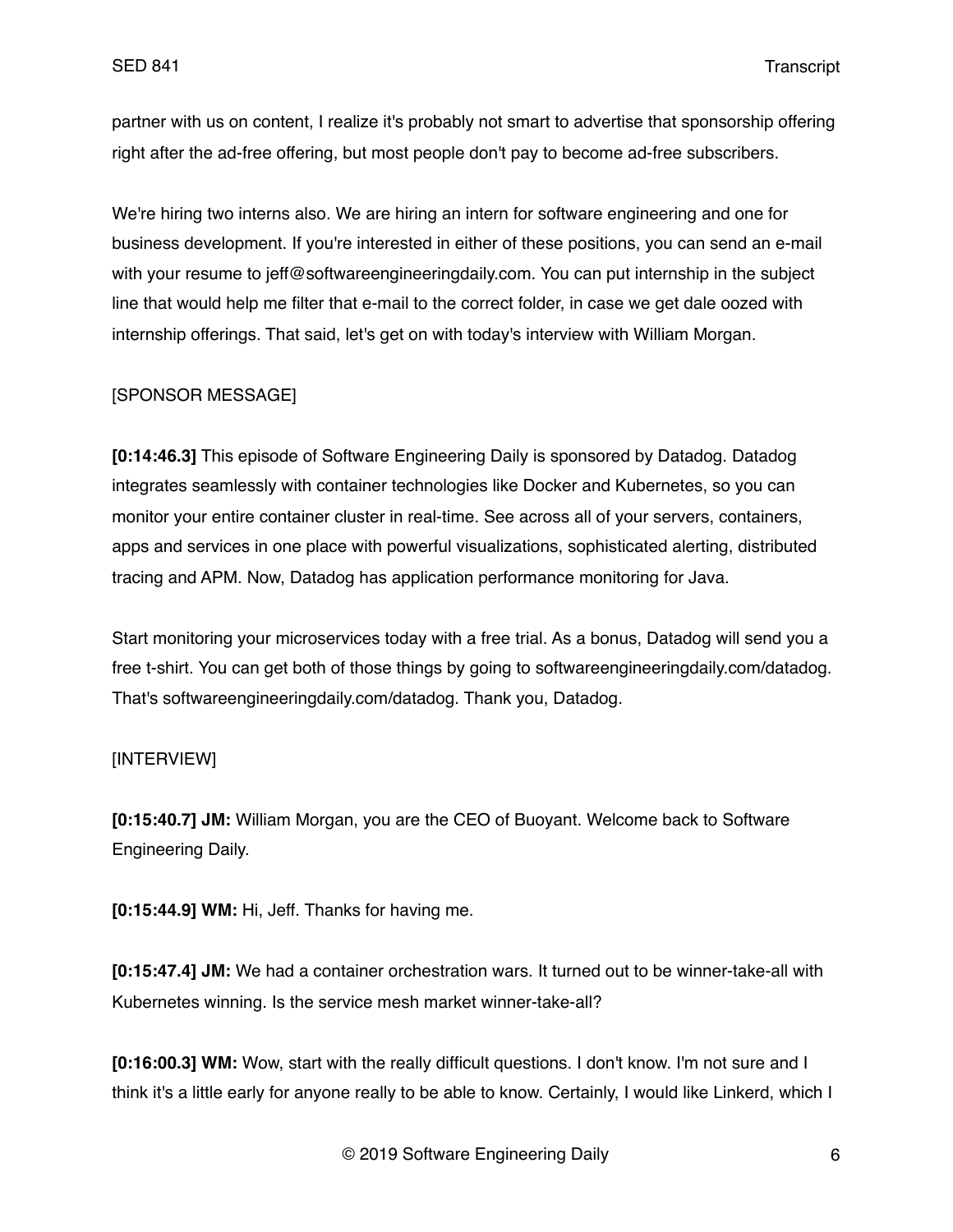am heavily involved with to win, I guess, in some sense. Really, I think for me it's more important that the sorts of functionality that Linkerd can give to the world is available to people.

Yeah, I don't know. I think it's tempting to frame things as a war. I don't know how helpful it is. I think it's a little early for anyone to say, "Yeah, there's going to be – one is going to take them all and all the others are going to be left in the dust."

**[0:16:41.0] JM:** Kubernetes seemed like a winner take-all sensibly, because container orchestration, it's a hard technical problem, there's lots of network effects. There's network effects in the developer community. There's all network effects within a particular company, so you don't really want multiple container orchestration systems in your company. What are the network effects of service mesh, or can you imagine a world in which there are multiple service meshes and how would that contrast with the multiple container orchestration framework potential future that we could have had?

**[0:17:16.5] WM:** Yeah, yeah. That's a really interesting way to think about it. I was largely divorced from the container wars. I cut my orchestration more, my orchestration teeth that at Twitter, which was a mazal-shop until that was very – that was how I thought about container orchestration, well, orchestration. I guess, we didn't really have containers as we know them today.

Then when I left Twitter 2000 – circa 2014, the rest of the world was adopting all these crazy things, Docker, and starting to see some glimmerings of Kubernetes even way back then. I wasn't present in the industry for a lot of that, so I'm a little reluctant to speak about the container orchestration wars.

I guess, one difference that I see between adopting something like Kubernetes and adopting a service mesh is that Kubernetes has a very large API surface area. It's a lot of technology to adopt, right? I think the same thing is true of Mesos. Maybe a little less so of console, which seemed of Nomad. I'm sorry, which seems to be a little simpler.

I think in contrast to that large surface area, the service mesh can be a lot simpler. I think we have purposefully with Linkerd, trying to make it as simple and as lightweight as possible and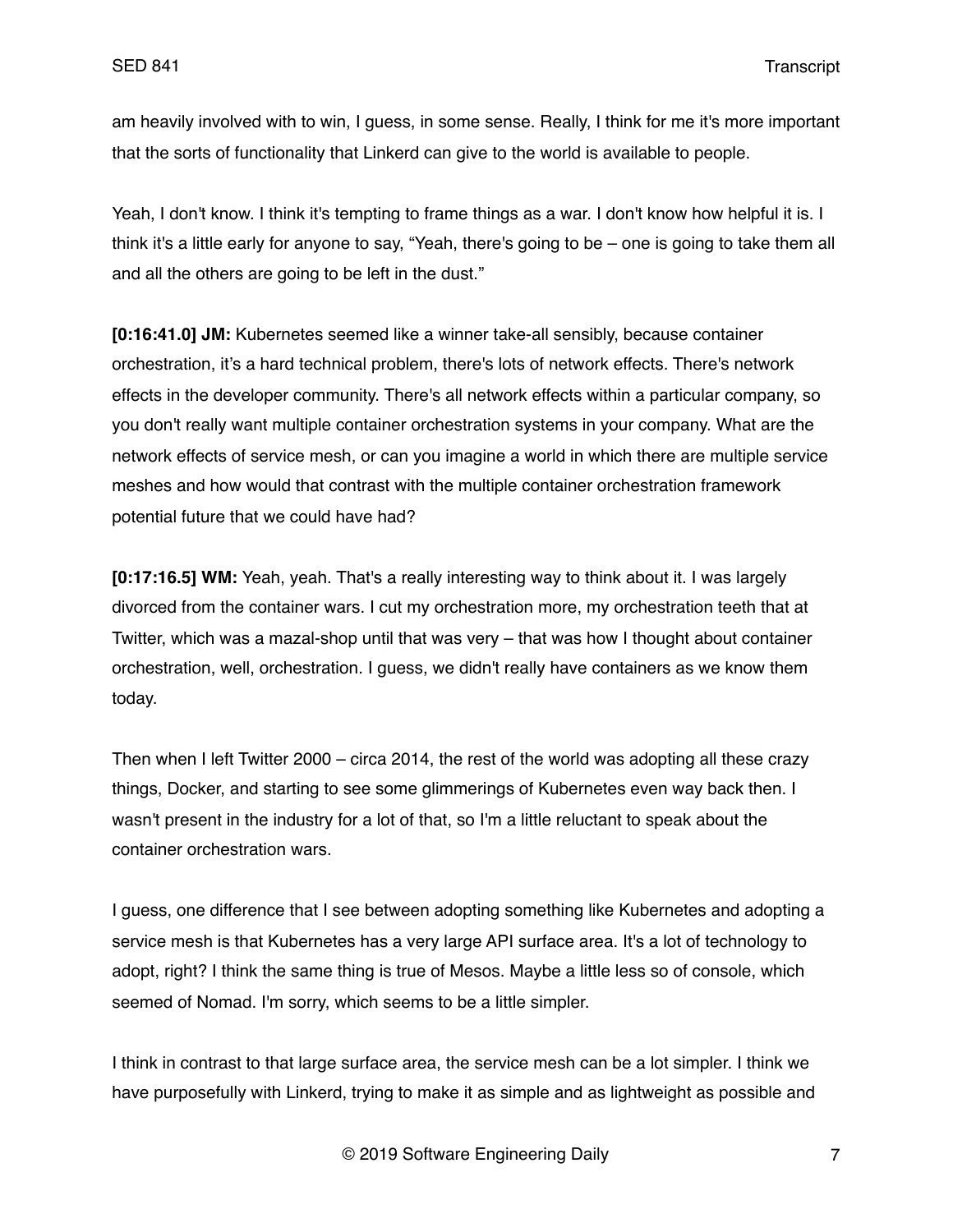make it as little of a commitment as possible, which runs a little counter to I think our natural tendencies as engineers, which is we want to build these amazing platforms and everything's a platform and everything is going to be take over the world.

We've worked hard to focus on Linkerd, especially being seen as more of a tool. I think in that world, although we have yet to encounter a company that runs Linkerd, as well as another service mesh, I think that's certainly a possibility. We definitely have encountered companies who run multiple orchestrators, because once something is in, it's very hard to remove it. I think especially in more mature organizations, you'll find lots of different, this historical strata of technology that they've adopted. None of it really goes away.

That's all to say, I think there may be some dynamics in the service mesh world, specific to the technology that make it a little less one-size-fits-all and a little less okay, it's going to take over the entire organization.

**[0:19:36.4] JM:** What should be the surface area for a service mesh abstraction, if you want to keep it lightweight and you want to keep it tear outable?

**[0:19:49.5] WM:** Yeah. Yeah. That's a good question too. I am always a little reluctant to start putting in abstraction layers until there's enough exploration of the space. One of the things that was announced at KubeCon, or will be announced at KubeCon, I guess, and will be live by the time this podcast goes out, is literally a service mesh abstraction called the surface mesh interface that Microsoft has been developing, that is an abstraction layer over Istio, Linkerd, Console Connect and in the future, potentially some other service meshes.

The way that abstraction was defined was by looking at the core functionality across those three service meshes, which are quite different in many ways, but they did have three core bits. One was around telemetry and observability. One was around policy. Then one was around traffic shifting. Since those were common across all three implementations and made sense as a set of functionality, that the service mesh model as a whole supported. That was a pretty national starting point for SMI. SMI as it is today, has three interfaces, obviously that's not complete and there's a lot more that has to be built out and I think that will be a long process in building out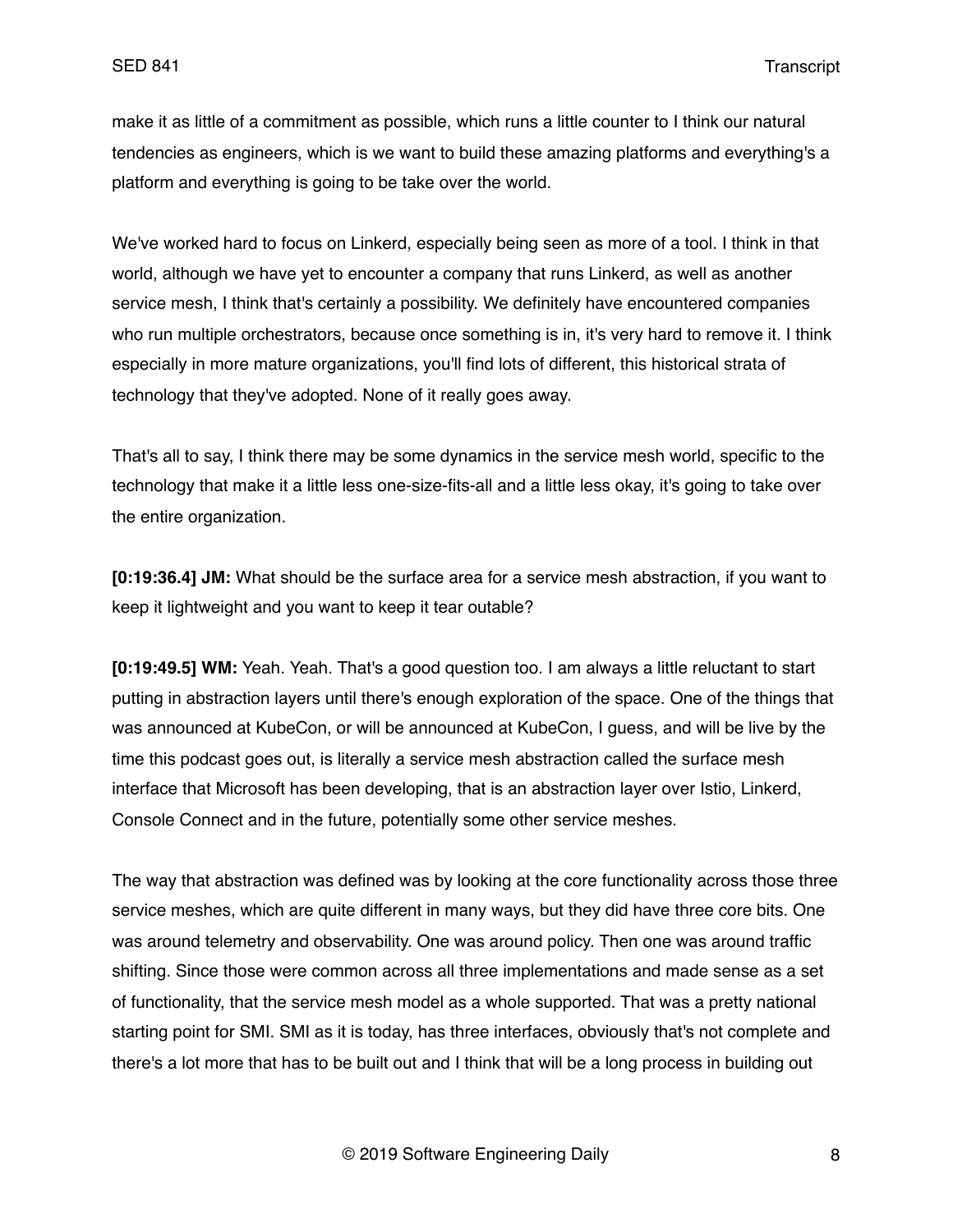SMI. It feels there's been enough exploration of the space that at least some of the core functionality across multiple service meshes. It's at a point where we can it.

**[0:21:18.5] JM:** I could imagine that working, because you have a world today where a given enterprise has five or 10 logging and monitoring and analytics tools and it's not problematic. We don't need to integrate all of these things, or I guess to the extent that we need to integrate them, maybe we can build some higher level abstractions, although that doesn't really happen.

I guess the Microsoft service mesh interface idea would be that you have some commonalities between these different service meshes. Some service meshes may have a superset of those functionalities, but they all have routing, they all have load balancing, maybe some other features; telemetry. If they have those commonalities, if that is the spec for the service mesh pattern, then we can at least build a common interface that is at a higher level around those commonalities.

**[0:22:19.7] WM:** Yeah. Yeah, that's right. I think it's really interesting to look at and maybe this gets back to your earlier question, why was there not a common interface defined for container orchestrators, right? Why was that so much of a A versus B versus C experience? Whereas, we're able to find these bits of common functionality across service meshes. I think that goes back to my earlier comment about the nature, or the scale of the technology and the API surface area and how much of an investment you're making in one of these things, where it's much lighter for the service mesh, than for picking a container orchestrator.

**[0:22:55.2] JM:** As Microsoft has been developing this service mesh interface, what have your conversations with the company been like?

**[0:23:04.5] WM:** Well, so it's been very much an alignment between what we wanted and what they were trying to get at. Ultimately, Linkerd users, which is the audience of people that I care the most about and whose lives I want to improve, will be helped by having an interface that is generic across Linkerd, because it allows integrations to be built on Linkerd without the integrator having to feel they're being locked into a particular mesh.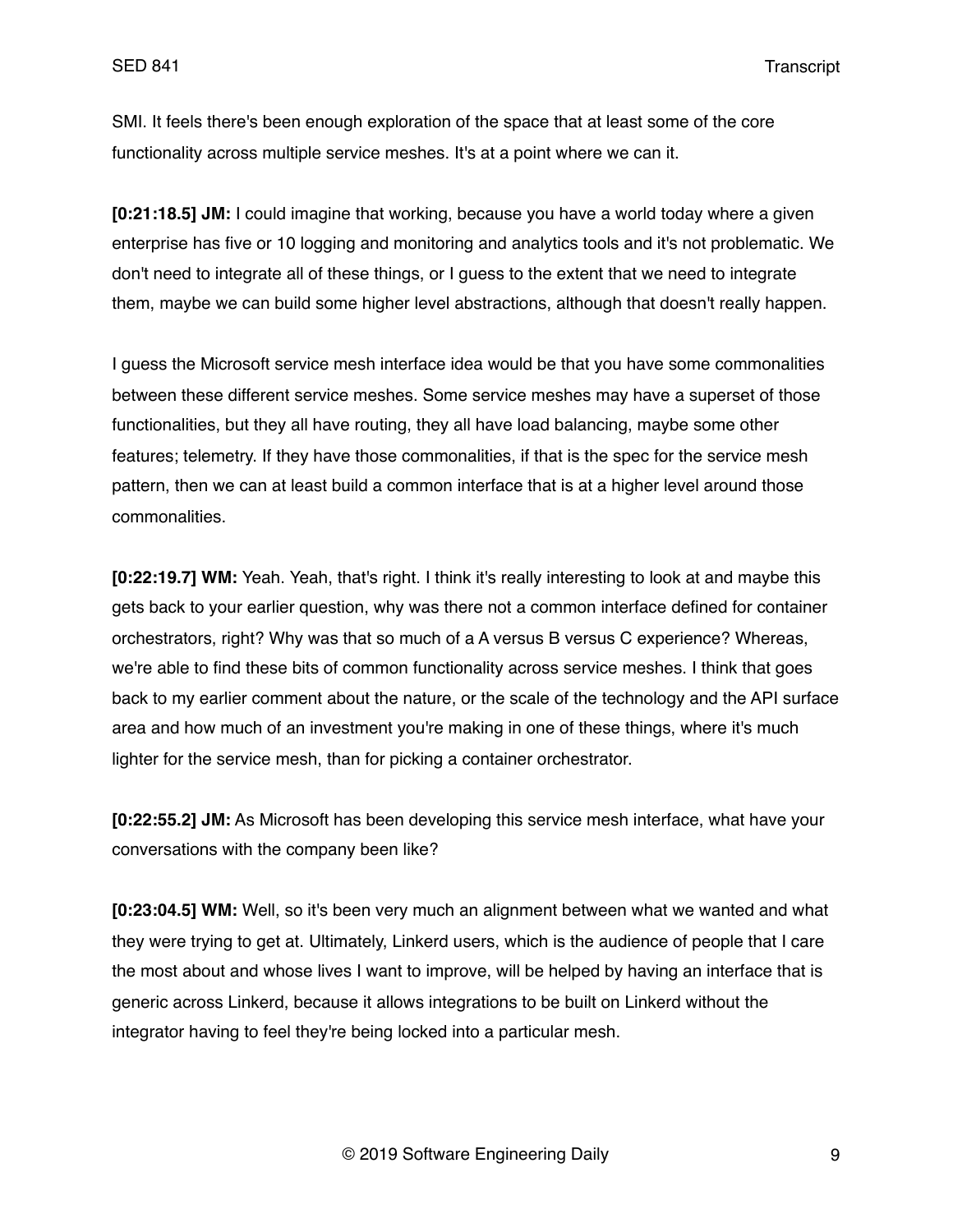I think this opens up a wide world of integrations. One of the things I'm most excited about is there's a project called Flagger from Weave, which is a very cool idea. I mean, we've been talking about in Linkerd land for quite a while, which is okay, when you do a canary deployment, or a Bluegreen deployment, you're doing this partial traffic shifting from one version of code to the other, you should actually be looking at the success rate of the new code. If that success rate is dropping, well then he should stop the deployment. You should roll that back. That's a natural combination of two of these service message APIs; one around traffic shifting and one around telemetry.

Flagger prior to SMI worked with Istio, and I think had worked with at mesh, but those integrations were built one at a time. Now with SMI, Flagger is able to build against any of the service meshes that support SMI. That's great for Linkerd, right? That's great for the service meshes and that's great for the industry as a whole.

**[0:24:36.9] JM:** That's cool, because that's a higher-level pattern that you would want in any application.

**[0:24:42.9] WM:** Yeah. Yeah, that's right. That's right. The service mesh, it doesn't make sense for the mesh itself to give you that, because that involves a certain amount of business logic, it involves a certain amount of organizational, "Well, how are we going to do this? What's the process for deploying new code?" All that stuff, it sits at a higher level than the mesh does. It makes a ton of sense for it to be a separate project. I mean, Flagger is one use case you could also imagine any CICD system doing a very similar thing at the tail-end of a deployment pipeline, right? Rather than just cranking the code out there, okay, passed all the unit tests and integration tests, crank it out. You could do the same thing. You can do a partial rollout and measure the success rate. Then if things are going south, then stop the roll back and go back to the old code. That's one example. There's a couple other cool examples in the SMI demo of other use cases. Ultimately, it's really good for Linkerd and it's really good for Kubernetes users everywhere.

**[0:25:36.7] JM:** There are some products that were out earlier than you started working on Linkerd and Buoyant. Well, I think these companies are older, but there's Kong, HashiCorp's Console Connect. Was Console before or after Buoyant?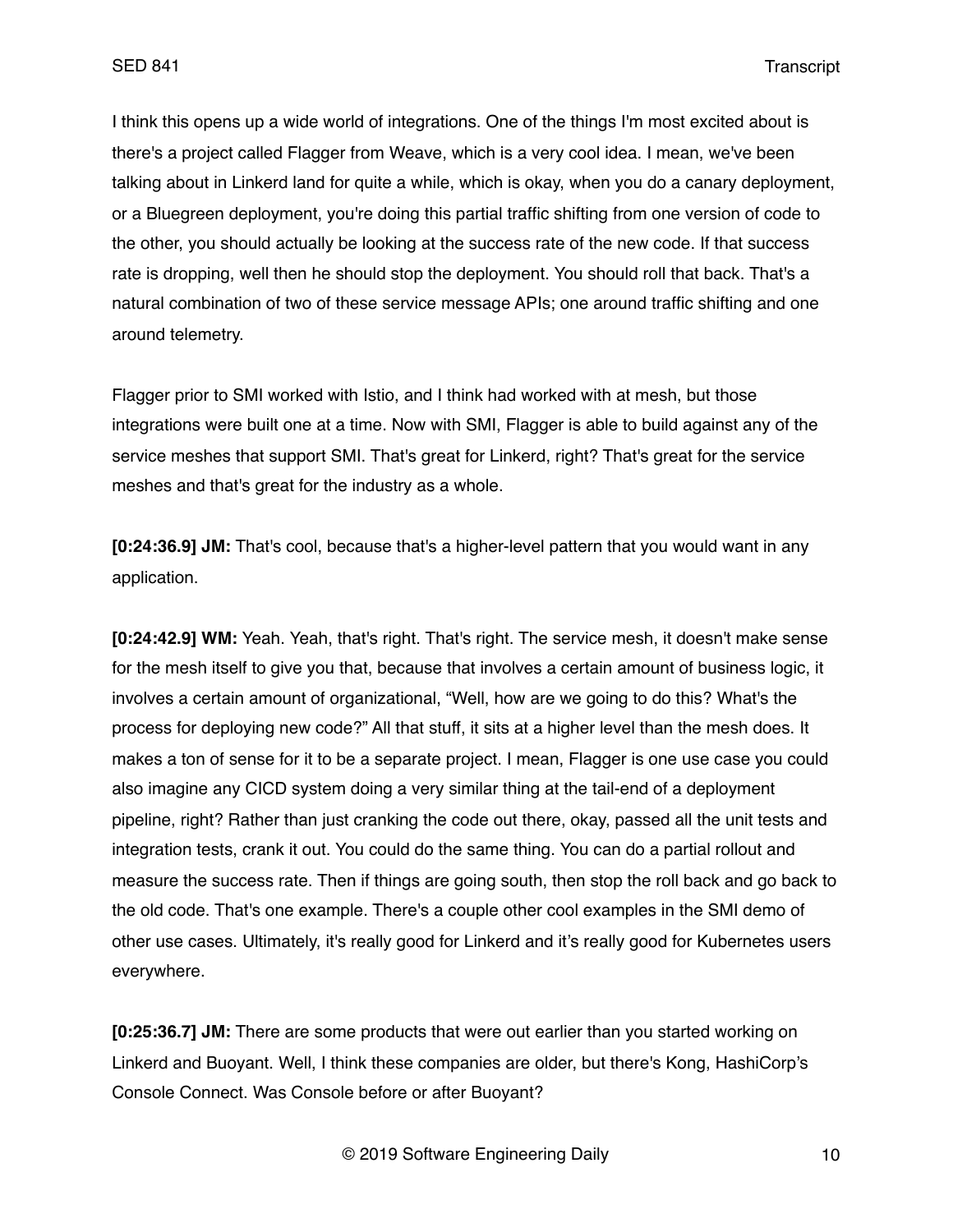**[0:25:55.8] WM:** Yeah, Console was –

**[0:25:56.7] JM:** There before Buoyant.

**[0:25:57.4] WM:** Yeah, but it was a key value store.

**[0:25:59.5] JM:** Key value store. They've explained that to be a service mesh thing. Then Nginx is obviously old, but it's rebranded as having service mesh characteristics, because it was service mesh before service mesh was a thing to some extent. These older technologies, how did they differ from what you are able to do with Linkerd since you're devoted to the identity of a service mesh company? You always have, although you start with the service proxy, I guess. That's before the term was changed into service mesh. What advantage do you have over those other technologies, or how does your platform differ?

**[0:26:41.6] WM:** Yeah. I think the answer is the same for Linkerd for almost any service mesh. How does a service mesh differ from API gateways? How does it differ from Ingress? I think, we've had proxy technology since the advent of TCP/IP networking. We've always wanted to have proxies for a variety of reasons. The difference is I think in the set of immediate features and in the set of use cases that are supported. The focus for the service mesh of course is on what data center terms, what we used to call east-west traffic, rather than north of south. This is a communication that happens between services, rather than communication from the outside world that goes through your application then hits a database.

I think the answer is the same for Linkerd as it is for almost any of the service mesh projects out there, which is what you're asking is basically what's the difference between the service mesh and something like an API proxy, or an API gateway, which Kong was, at least originally. Or something like Nginx, which has primarily been focused on Ingress use cases. How do I get traffic from the outside world into my data center?

The answer is that the service meshes focused on what – in data center terms, we used to call east-west traffic, which is rather than north-south, which was traffic coming in from the outside world and going to our app servers and then hitting our database, instead it is traffic between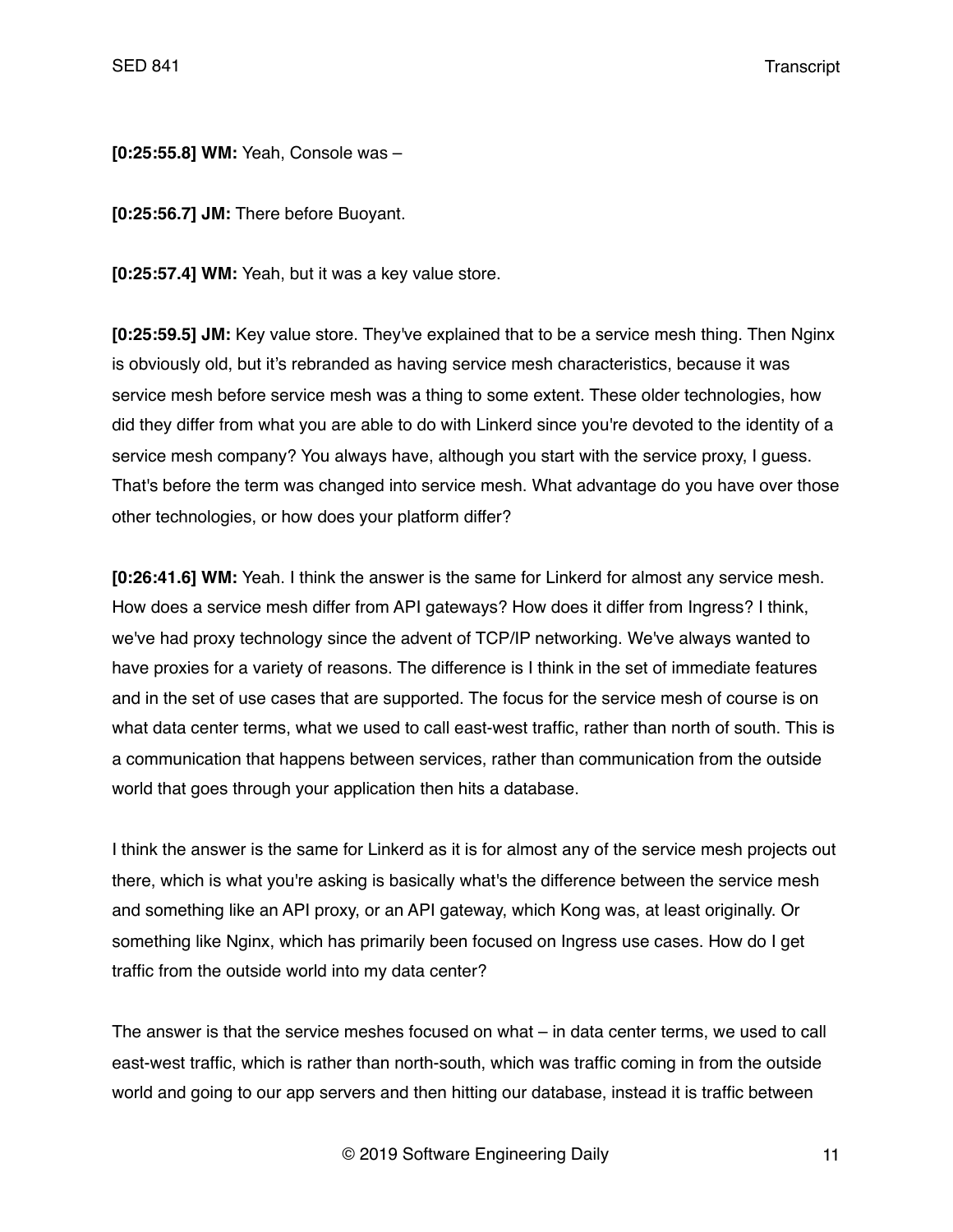applications, right? What's driving the need for that is the move to microservices ultimately, right?

If you look at Kubernetes and Docker and things through that lens, really what those technologies allow you to do is to adopt microservices in a way that solves a lot of the pain around deployments and orchestration, right? When these companies, when companies are adopting and organizations are adopting Kubernetes and Docker, they're making it easier and easier to adopt microservices as micro services. Then suddenly, the service message becomes very relevant, right?

At its core, the service mesh has a bunch of user space proxies, at least that's the implementation we see on most of them. We've had user space proxy technology since the beginning of TCP/IP programming. It's really more a question of well, what is the set of functionality that the service meshes supports, that is useful, that's necessary in the world of microservices when services are communicating to each other?

The answer is well, the communication between services actually is quite different and it's weird in a lot of different ways. There's a lot of parallels to handling ingress traffic, to handling API gateway traffic, but it's not the same. I'll give you one example, which is on the internet, we like to use TLS, right? When your browser connects to a website, you'll see a little green icon and it says HTTPS and you feel safe and happy, because the encryption is being – the traffic is being encrypted between your browser and the website and that avoids a whole class of scary things that you don't want to have to deal with, like people intercepting your traffic and knowing what you're doing.

It's very similar concepts in the service mesh world, where something like Linkerd can provide transparent encryption and identity, right? Part of that TLS communication is not just hey, I want to encrypt stuff, but also you have to prove to me that you are actually yahoo.com, right? We have these cryptographic ways of saying, "Okay, I know that the person I'm talking to, or the server I'm talking to is yahoo.com."

The same sense the same class of problems exists in the world of microservices, right? What you want is okay, service A talks to service B, you want both A and B to be aware of the identity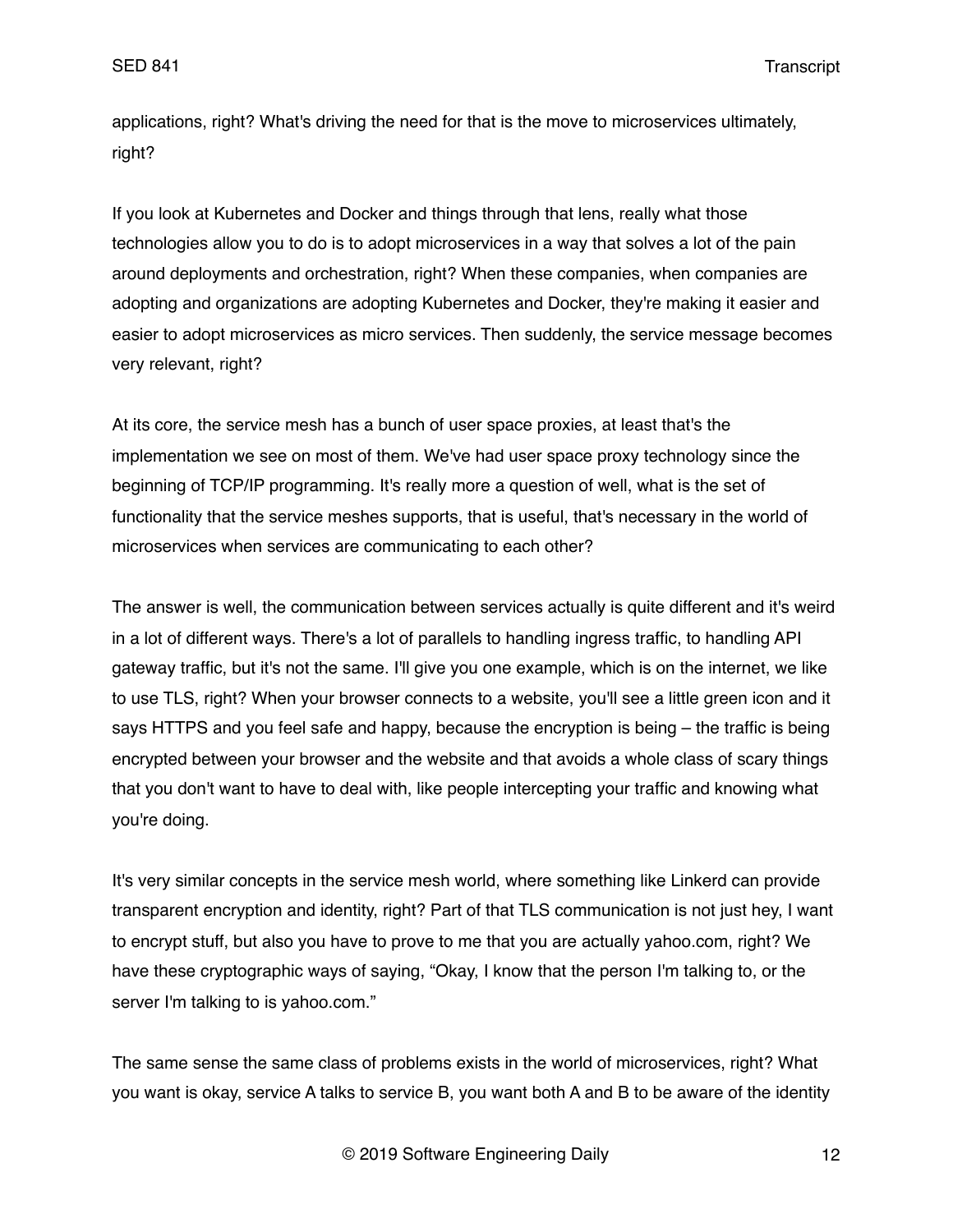of the service. Then you want them to start encrypting the traffic. This falls into this general pattern, or concept of zero-trust networking and there's a whole fund set of things we could talk about there.

My point is the mechanics and the requirements of TLS in between services is actually quite different from the mechanics and requirements of TLS at the edge. For example, at the edge you need to rely on these public certificate authorities. You're relying on something like Verisign to put their stamp of approval and Verisign does a bunch of due diligence to make sure that presumably then, and that yahoo.com is the certificate – the people who hold the certificate for yahoo.com are actually Yahoo.

In the service mesh world, well, we don't really care about those external entities. We care about an internal entity, right? We need an internal CA. We care less about a one-way validation of A validating that was talking to B and we care more about two-way validation. We want B to know that it's A, as well as A talking to B. While it's using TLS and while certificates are being exchanged, the mechanics are and the requirements are quite different. That's a very long explanation of one of the sorts of differences of east-west, or service communication, versus north, south, or ingress communication. Does that make sense?

**[0:31:40.2] JM:** It does. When I talked to HashiCorp, that TLS feature is the first thing that they have gone after with Console Connect, with their rebranding of their key value store agent gossip system, which was console. They added TLS handshaking to that and called it Console Connect. Then Console Connect went through the Pokemon evolution from agent-based key value store to service mesh agent, plus TLS encryption manager. In that evolution, is there any important difference between the quality of service that somebody using Console Connect is going to get, versus somebody using Linkerd?

**[0:32:34.7] WM:** Quality of service. That's interesting. I think, at least in the way that these systems use TLS and provision identity, I don't think there is a substantial difference. I think there's a lot of details that are different. For example, so Linkerd let's see, we released 2.3, I think was last month. One of the things that we did was we turned mutual TLS on by default. That means if you install Linkerd in the Kubernetes cluster by default, it provisions a little certificate authority, the certificate authority is issuing keys to each of the proxies, the proxies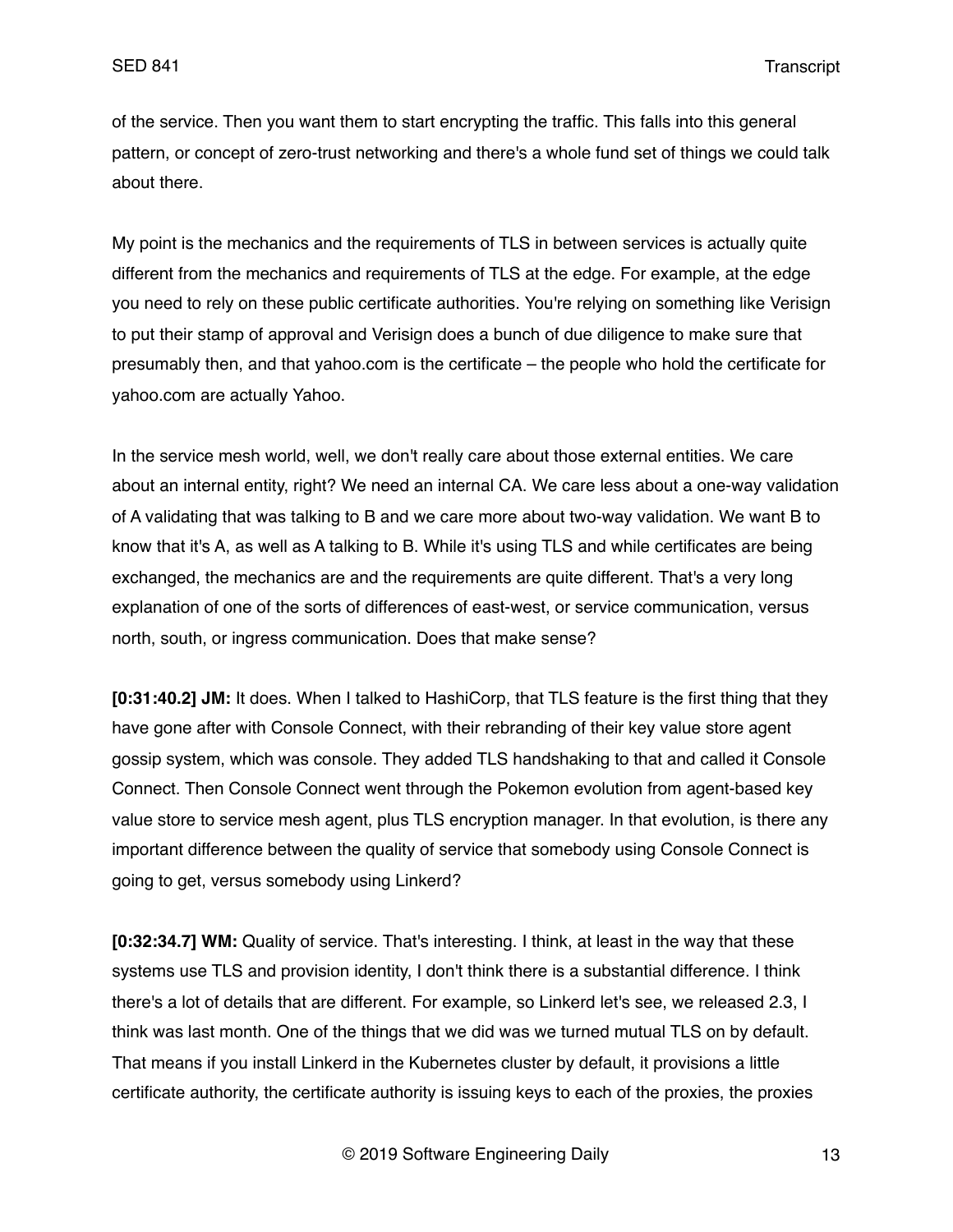are rotating those keys every 24 hours, they're tied to Kubernetes service accounts, because there's a bunch of nice properties about service accounts. That all happens out of the box for you.

Linkerd doesn't have, at least not as of 2.3, a way of extending that identity outside of Kubernetes, although that's coming up on the roadmap. Console Connect by contrast, is started from the perspective of while we're running outside of Kubernetes and now we're going to give you these hooks for building into Kubernetes. If your requirement was today, like in the next 24 hours I need to have an identity system that spans external and internal. I need these things and that's your primary use case and Console Connect is a better choice.

If you're setting up Kubernetes and a Kubernetes-specific solution works for you then today, Linkerd I would say is probably a better choice. Those are the sorts of differences. It's not really a fundamental difference between how we're going to think about identity and how we're going to think about encryption. We're all trying to build on top of these well-established primitives that have been around for a long time, like TLS and X509 certificates.

### [SPONSOR MESSAGE]

**[0:34:28.5] JM:** Deploying to the cloud should be simple. You shouldn't feel locked in and your cloud provider should offer you customer support 24/7, because you might be up in the middle of the night trying to figure out why your application is having errors and your cloud provider's support team should be there to help you.

Linode is a simple, efficient cloud provider with excellent customer support. Linode has been offering hosting for 16 years and the roots of the company are in its name. Linode gives you Linux nodes at an affordable price, with security, high-availability and customer service.

At linode.com/sedaily, you can get started with 2 gigabytes of RAM and 50 gigabytes of SSD for only \$10. There are also plans for cheaper and for more money. Linode makes it easy to deploy and scale your applications with high-uptime and simplicity. Features like backups and node balancers give you additional tooling when you need it. Go to linode.com/sedaily to support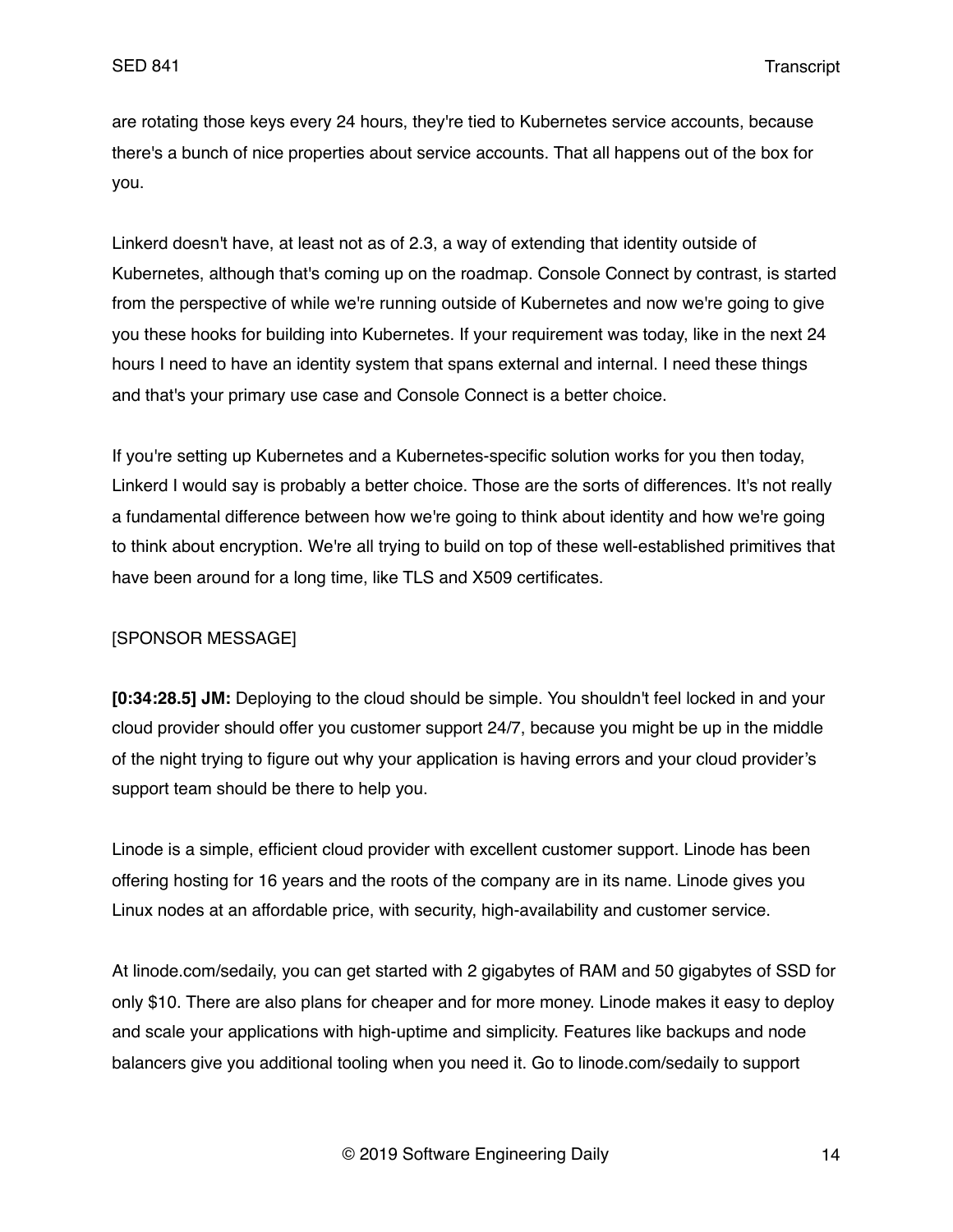Software Engineering Daily and get your application deployed to Linode. That's L-I-N-O-D.com/ sedaily.

Thank you Linode for being a sponsor of Software Engineering Daily.

## [INTERVIEW CONTINUED]

**[0:35:58.0] JM:** Let me posit something that I think is going to be an opportunity for differentiation. You can correct me if I'm wrong. It seems like we're in the nascent stages of more infrastructure deploying this security, or workload identification stack of open policy agent, spiffe and spire, where you have better workload identity, better zero-trust policy management. That seems to have some tough engineering problems, because you have to have the question of how do new policies get pushed out from the policy manager? How do you rotate those policies and things like that? Am I off there, or does that seem like an area that's going to be  $$ it's going to require some tough engineering and it's going to be an opportunity for you to differentiate?

**[0:36:55.2] WM:** No, you're not wrong. Definitely, there are a lot of unsolved and significant challenges in that world, especially the sorts of things that spiffe and OPA address are these very generic questions around well, how do we codify policy? In the general sense, in a way that can be applied to all sorts of different policy across all sorts of layers of the stack? That's what OPA is very good at. Spiffe is the counterpart for how do we specify identity in a way that can be applied anywhere in your stack. Those are both very important problems for enterprises.

For Linkerd, we take a much more tactical approach. I don't disagree that this will be a point of differentiation. For me and for most of the Linkerd maintainers, we are a little less focused on the how do we solve generic enterprise problems? We're much more focused on okay, if you have adopted Kubernetes and you need to get XY and Z in place, how can we give that to you in a way that isn't as rapid as possible, that is as slow config and that's as low management overhead as possible?

That's why for us, it made a lot of sense to ship a CA that runs in the Kubernetes control plane, in the Linkderd control plane in Kubernetes and to do all the TLS stuff for you, so that out of the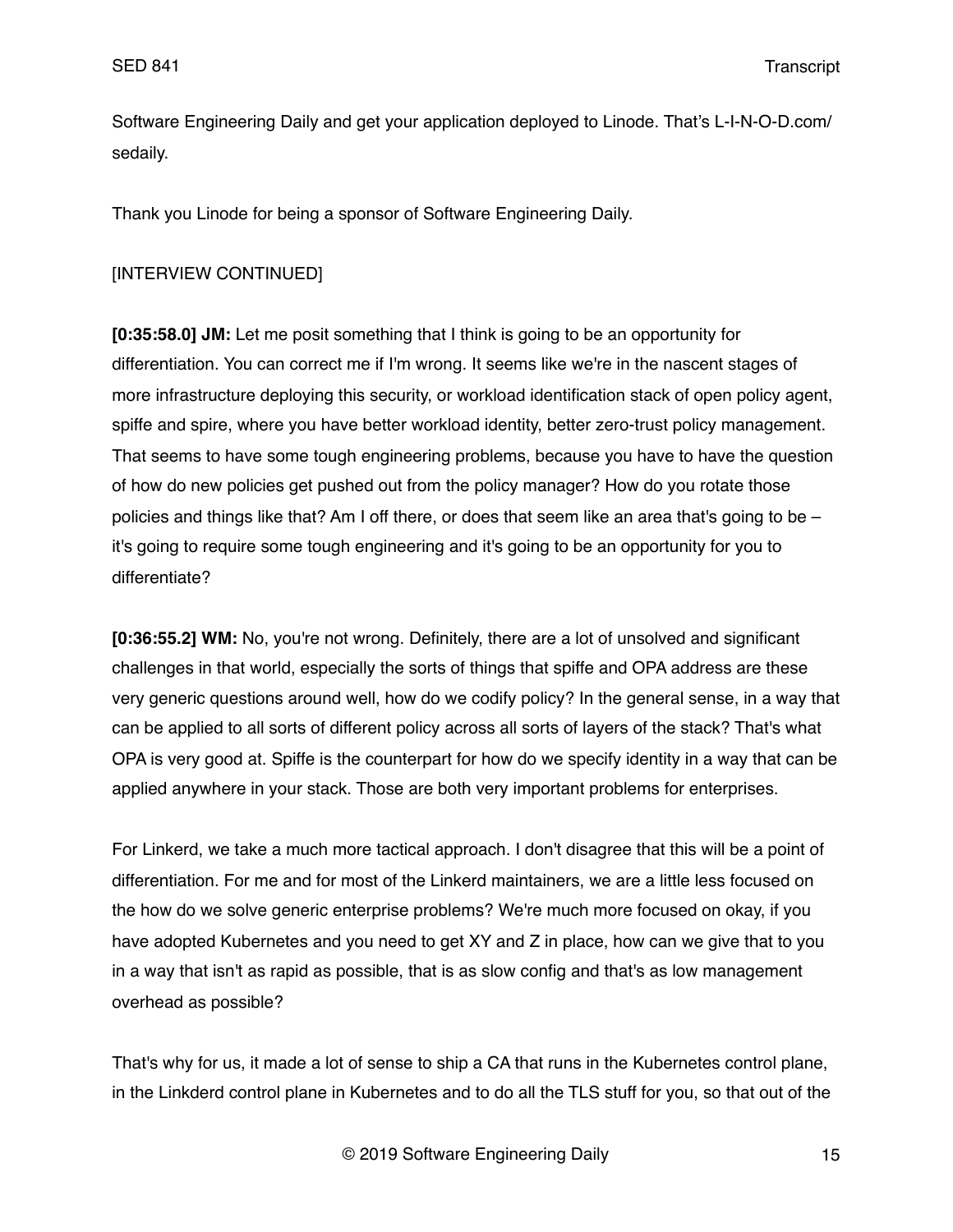box, you don't have to do anything. You just get, effectively zero-trust security for your Kubernetes cluster.

Now ultimately, this is a question of what's the starting point? Because on the roadmap for Linkderd is okay, give you the ability to actually use a CA that's outside of the cluster, because that's important once you get to multiple clusters and gives you the ability to extend the proxies that you can run Linkerd proxy outside of Kubernetes. That involves figuring out how to do identity.

All these things will happen, right? It's just a question of what's the starting point. Is the starting point okay, I have to solve this very hairy enterprise problem in a way that's generic across a lot of use cases, or do I have to solve this very, very focused Kubernetes-centric problem? We've taken the latter approach.

**[0:39:07.0] JM:** Google started a project called Istio, that's been out for I think a year now. How production-ready is Istio?

**[0:39:17.4] WM:** I'm definitely not going to speak for the Istio project.

**[0:39:19.8] JM:** Well, they didn't either. That makes two of you.

**[0:39:25.0] WM:** I did really enjoy your podcast with Eric Brewer. I thought it was really interesting. I had a comment on Twitter about this too. I thought it was interesting how noncommittal he was around when you asked that question. Well, so on the one hand look, as an engineer, right? What does it mean to say anything's production-ready? You're always a little nervous. You're always in the back of your mind, you're like, "Well, I know it has X, Y and Z and I think for these cases not going to."

It's always I think as an engineer, a little scary to say, "Yes, this is ready for production." Once you're an executive at a major cloud provider, it struck me as a little strange that it didn't have a more, I guess confident answer. I don't want to read into that. I thought it was interesting and I had a good conversation on Twitter about it.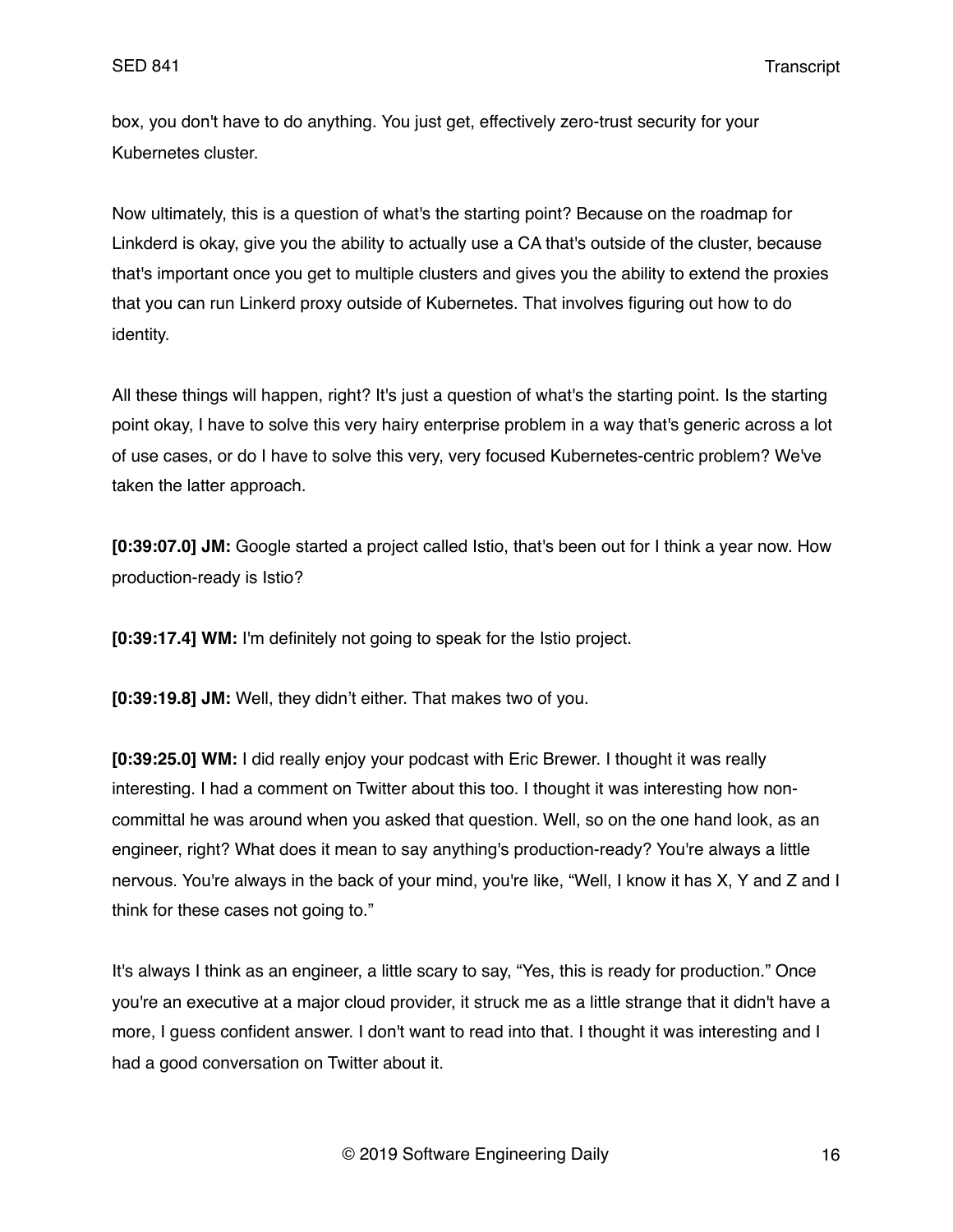Ultimately, there are companies that are running Istio in production, right? There are companies that are running Linkerd in production. By that definition, it's production ready. Then by many other definitions, there's always things that you – there's always more things that you want.

**[0:40:33.7] JM:** Now, I'm not trying to criticize Istio relentlessly, I just think their marketing strategy is hilarious, because of how pervasive it is, despite the fact that – In terms of design differences, one positive thing I will say about Istio is and one way, I think it notably – it's different than Linkerd. Not better or worse, different is the fact that Istio is plugged into the envoy ecosystem. Envoy has that level of traction as an open source project, where there are multiple companies who have multiple big companies with tons of resources.

Lyft having the interest in envoy. Envoy seeming like a thick – it's a well-developed ecosystem. It's going to develop more. Istio maybe gets to draft off of that. Now we're already seeing the downside of that, because there's some overhead to, I guess the deployment complexity of Istio and I have no idea how much that has to do with envoy. I don't really understand. I don't know what your sidecar model is. In any case, you own the entire stack. I mean, it's open source. You've been focused on Linkerd for a longer period of time.

Anyway, I see these two ecosystems as the Istio ecosystem and the Linkerd ecosystem as both having looking at from an engineering perspective, both having a viable potential future, at least to the extent that this is not a winner-take-all container orchestration war. Give me your perspective for the design differences between Istio and Linkerd that people should consider. **[0:42:20.1] WM:** Yeah. How to unpack this? There's at least four answers that came to mind while you were asking that question. I quess first, I should take a step back and say I don't want to talk about Istio just to talk about Istio. To me in an ideal world, I would never think about Istio, because what matters to me primarily is can I give Linkerd users the tools that they need to be effective at their jobs, to build these systems, to build the platforms for their developers and their organizations? None of that, none of that critical focus requires thinking about Istio at all.

On the other hand, we are asked about Istio on a very regular basis, so we've developed these – a way of thinking about it and set of answers and things like that, so I find myself having this conversation much more than I would really want to.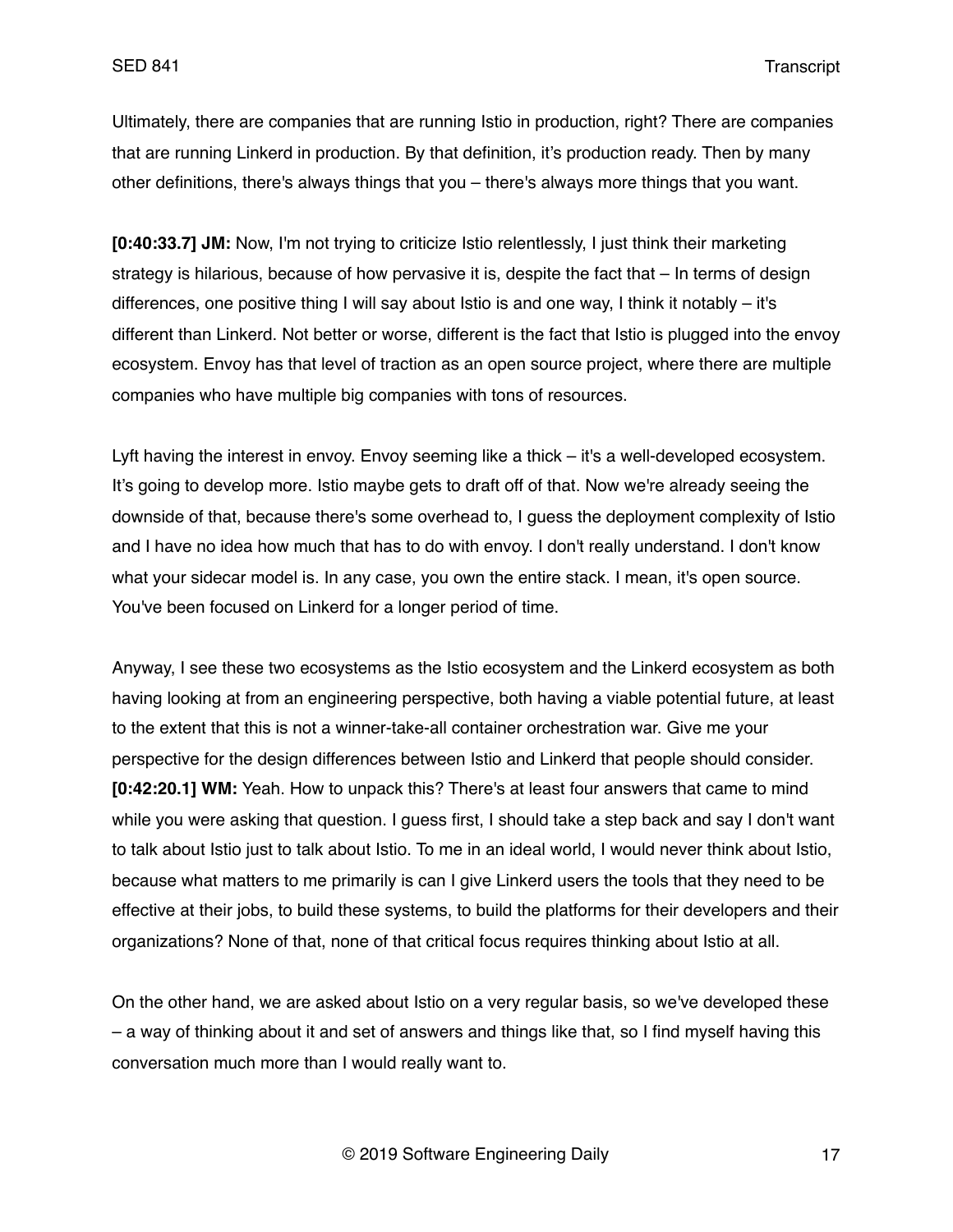Let me address the envoy thing first. Envoy is a very widely adopted project, and I think it's a pretty good project, although I haven't used it myself. Part of the reason why it's so widely adopted is because it's a great building block. It's like, okay, we've got a wheel. On top of the wheel, we can build a motorcycle and we can build a car and we can build a semi-truck and they all have different purposes, but they're all using this awesome wheel under the hood, or not under the hood, I guess. Under the axle.

**[0:43:43.5] JM:** Engines have wheels, I think. Gear is a kind of wheel.

**[0:43:46.8] WM:** I'm a computer guy, so I don't know. I don't know how that stuff works. I just press the button and make the thing go. Ultimately, I don't think it matters what the proxy is under the hood. Linkerd doesn't use envoy. We use a thing that we call Linkderd proxy and it's written in Rust and there's a bunch of cool stuff that we like about it. Ultimately, I don't think it really matters.

When you're adopting Istio, when you're adopting Linkderd, when you're adopting some service mesh, what the underlying network stack is I don't think really affects you in a really direct way, even if you have an existing envoy deployment, using something like contour for ingress, or something like that. It doesn't really change a lot for you. Every usage of envoy, because it's such a good building block, it's coupled with some system to drive envoy, right? That's like, okay, contour is going to drive it for ingress, or Istio is going to drive it for the service mesh.

When you're interacting with things, when you're operating things, when you're monitoring them, you're thinking at thinking about it at the Istio level, or you're thinking about it at the contour level. The fact that it uses X, or Y is much less important than is it solving these problems for you, right? Is it doing it in a way that is not expensive, either for the machines to run, or more importantly, for your brain to comprehend?

If it is, right? If it's if it's solving problems for you and it's not insane to operate, then congratulations, you made a good technology choice. If it's not, then it's not. It's really more about I think that level of analysis, than okay, what are the components under the hood, or under the axle? Finally, to get to the Istio question, so I know a lot of the Istio engineers and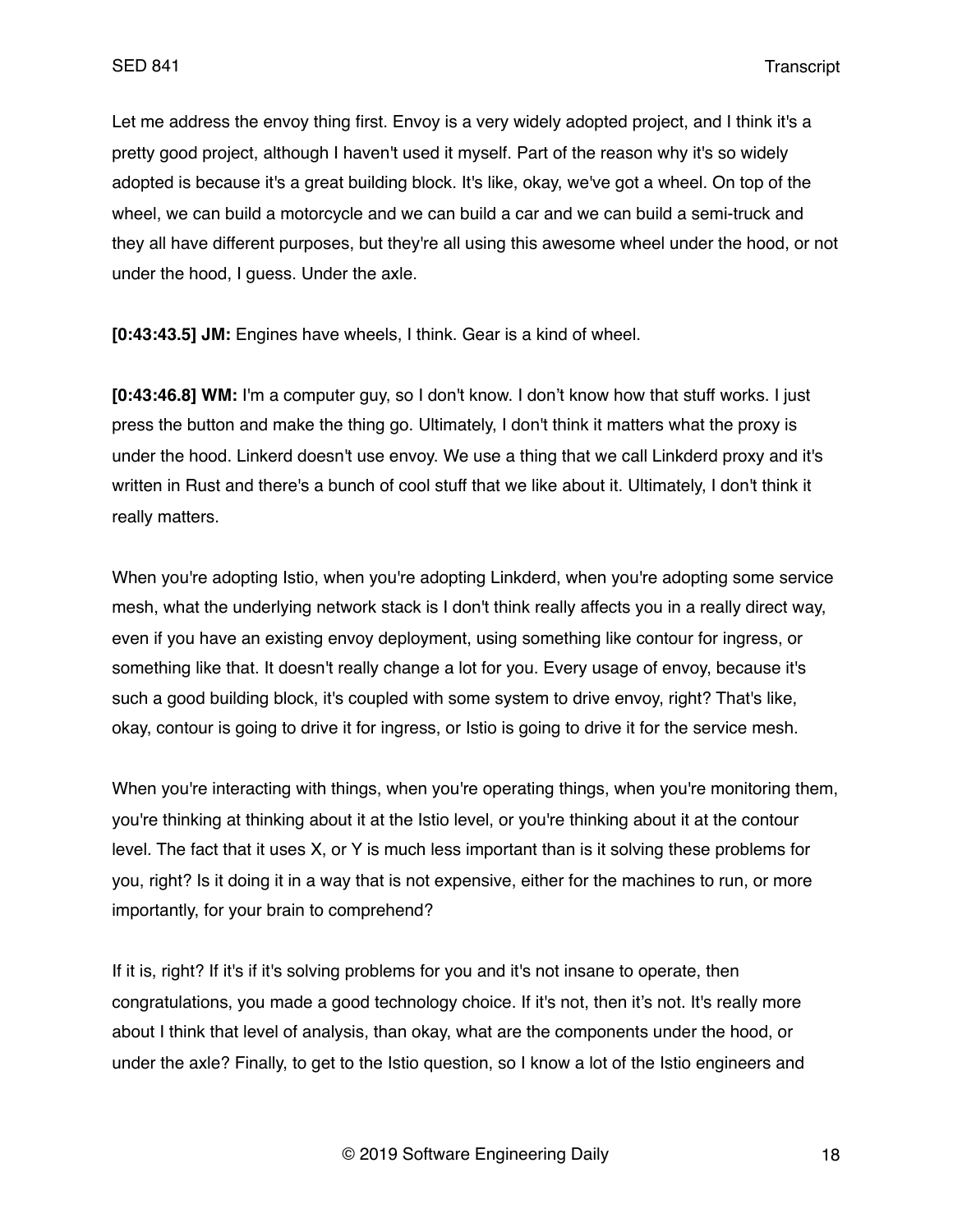they are really good engineers. They're probably much better engineers than I was back when I was an engineer. Now I'm just an e-mail –

**[0:45:44.8] JM:** You're a suit.

**[0:45:46.7] WM:** Yeah, that's right. I'm just a suit. The thing that always seems so interesting to me is I think Istio is a bad project. I think it's bad and I don't mean that in a way that the people who work on it are bad, because I think they're really good, right? The question for me is what's the disconnect? What happened there? How did you get engineer who were so good working on something that is not good, right? As measured by a bunch of factors, as a measured by human beings actually trying to use it in practice.

I think the answer comes down to and you touched on this earlier, I think it comes down to marketing. I think there was so much marketing that was placed around Istio and there was such a force behind it that it smothered. It was this wet blanket that just smothered any possibility of having a really honest, or direct relationship with users, right? As a result, you get something that is at least, I've got to hedge all this because I never run Istio in practice. I'd say the majority of the Linkerd momentum these days is people coming from Istio and so I'm like, they're telling us why. The level of complexity, the level of resource overhead, all that it's just – it's really much more than it than it should be.

In that sense, I think the value props of Istio are great, like the things that it does are very similar to things that Linkerd does, at least for now. Those are all good things. The cost is so high. I think it does a disservice to the users to say hey, this is a service mesh and look, it's super complicated, super heavy, but you're going to have to do this, because the service mesh it's going to be this critical part. I think that's really bad. I think that really is a disservice for the users, because now everyone has in their heads they're like, "Oh, service mesh is a complicated thing. Yeah, we don't want to do that." Put that off to the last possible moment and it doesn't have to be in that way, right? That's not a core attribute of the service mesh. That's an attribute of Istio.

With that said and again, every person who I've met works on Istio is awesome and it's great. That's the weird tension in my mind. The focus that we've taken with Linkerd is quite different.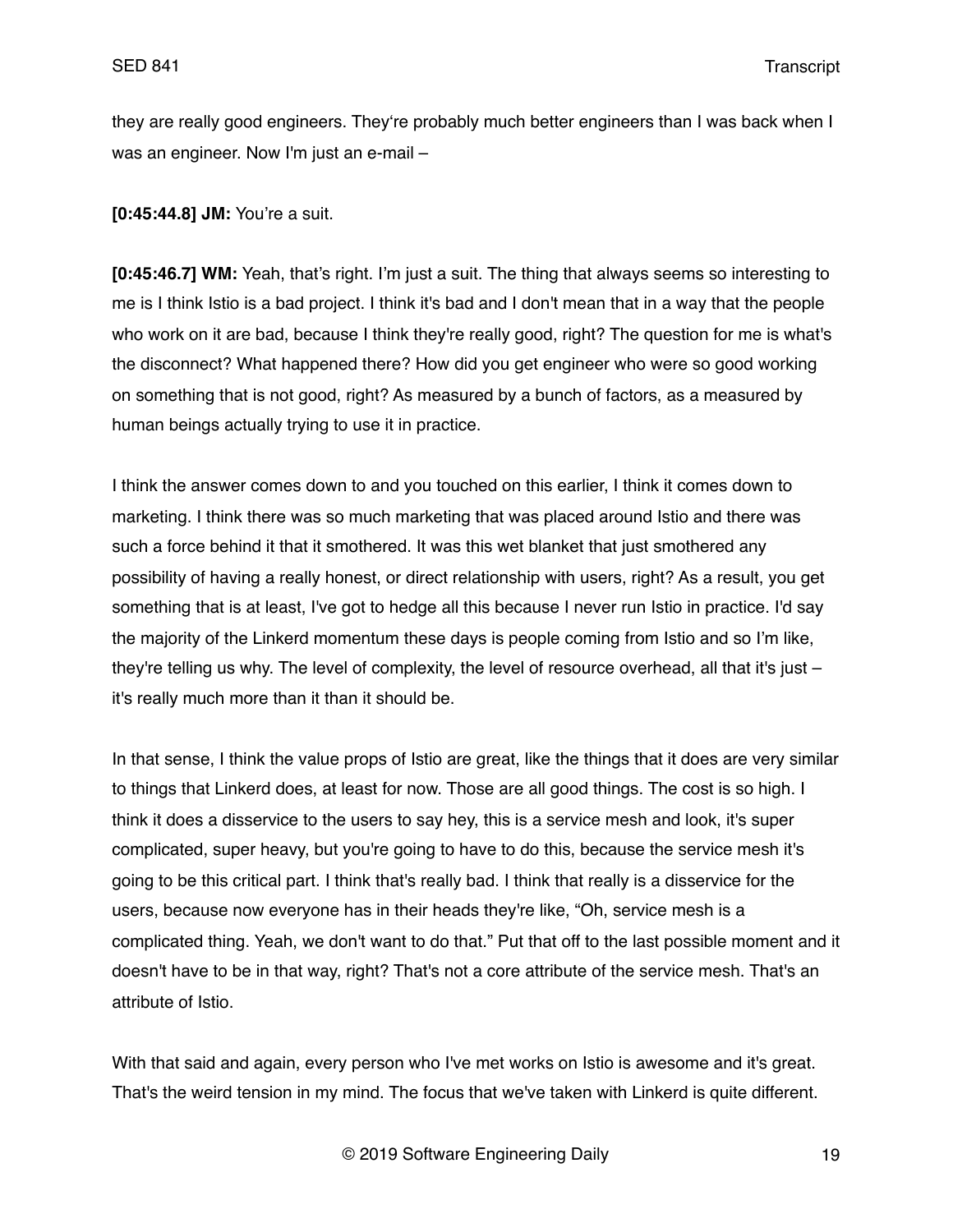For us, we're not trying to convince you to get onto a cloud provider, where we're just going to operate at – we're going to operate Linkerd for you and some of the complexity doesn't matter, or whatever.

Our adopters are the operators. It's the same folks who were bringing in Kubernetes, who are bringing in – in some cases, bringing in Docker and containers to their organizations. They are the ones who are using Linkerd, who are bringing it in. By that lens, we have to make Linkerd as simple as possible to understand and to operate, because if we can give you the value props of the service mesh, if we can give you the features around telemetry and security and reliability, but the cost of using those features is so incredibly high, then I think we haven't done our jobs.

The focus for us has been, even at the expense of features has been how do we make Linkerd the simplest, lightest and fastest service mesh that we can, so we can give you the value props, we can give you all the cool things on the mesh, without you having to burn a whole bunch of system resources, or even worse, use your precious brain cells on understanding a bunch of really complicated APIs.

**[0:49:14.4] JM:** Istio really made me question what is my role as a podcaster, or journalist, or whatever. The reason that that happened is because two KubeCons ago, Google started carpetbombing the cloud native community with Istio marketing. I think this was Copenhagen if I recall. I was like, "Okay, well I didn't know that much about service mesh back then." I was like, "Okay, cool." This is Google's service mesh equivalent to Kubernetes or Tensorflow or whatever. They're going to take the strategy that they did with Kubernetes and Tensorflow. They're going to carpet-bomb the developer community with this positive Google love. This is the open source, open cloud candidate from Google.

Then I would talk to people and be like, cool, so I'm hearing all these Istio talks and seeing all this Istio marketing. Like, do you know anybody who's using it in production? They're like, "No, I don't know anybody, but I'm sure it'll happen eventually."

Then the next KubeCon rolls around KubeCon North America, the one in Seattle, and it was the same thing. I would be having conversations with people and be like, "Man, I'm excited about Istio." I'm like, "Okay, do you know anybody that's actually using it? Do you know anybody that's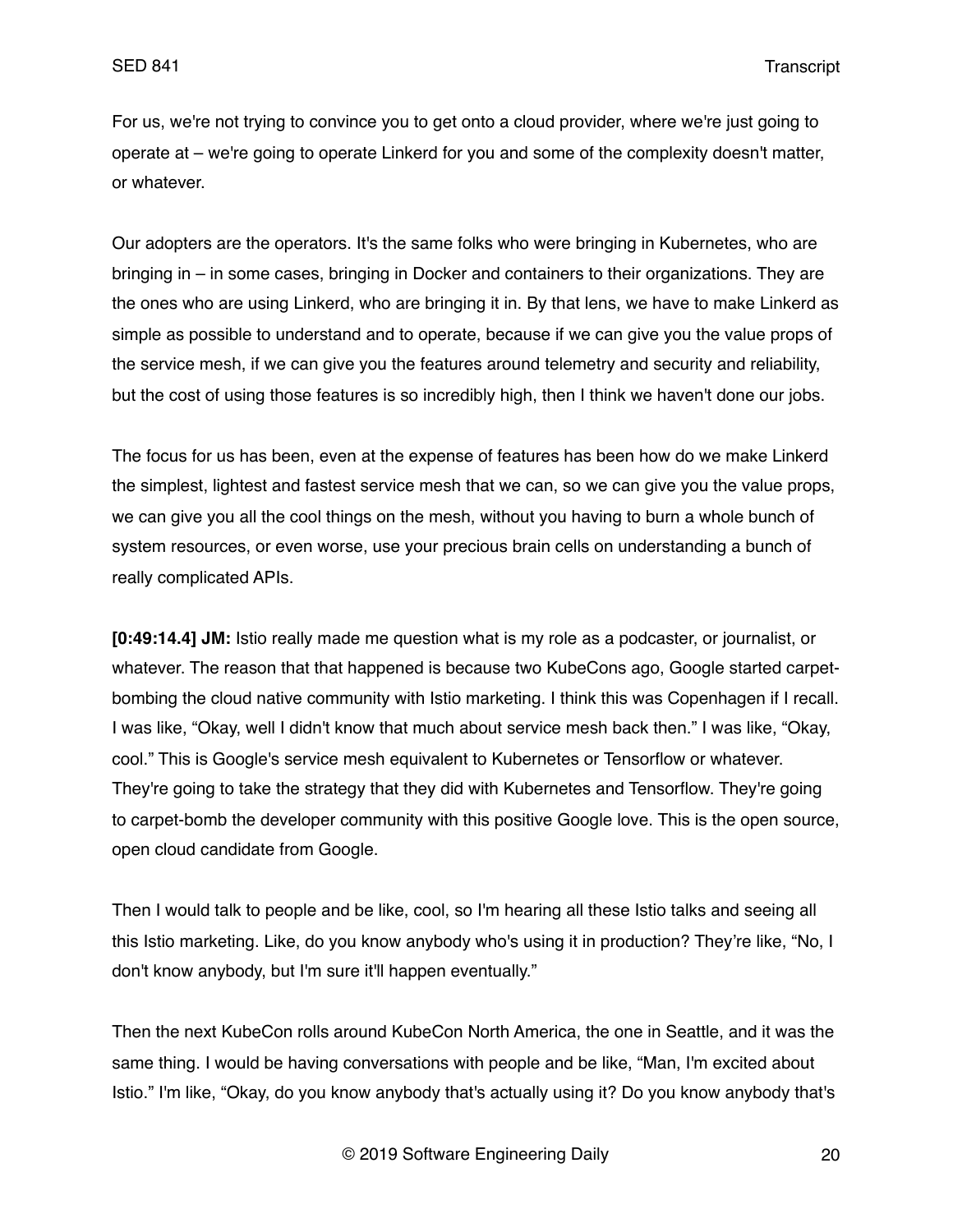having success deploying it?" They're like, "No. I mean." I'm not going to be using Istio for a while either. I'm not going to be – we don't need a service mesh right now. We're barely even getting our Kubernetes strategy off the ground. We're two or three years away from having a service mesh.

The thing is in two or three years, Istio is not going to have these performance issues. Istio is going to be one-click to deploy, it's going to be simple, it's going to have the security policy, it's going to have load balancing, it's going to have everything you need out of a service mesh. It made me wonder, is there anything wrong with that? Is there anything wrong with the preemptive marketing, with the fake it till you make it, with the build the network effects before you have the software to effectively justify those network effects?

I don't know the answer to that question. That's part of what made me interrogate Eric Brewer, even though I really – I like Eric Brewer. I admire him. I may have left him with a bad taste in his mouth and he may think I'm the Kara Swisher of the software engineering world. I don't want to be that. There is no other marketing check on the software engineering marketing world. It's all manufactured consent, were all purchased through sponsorship dollars, me included. For me, it was really existential to see that. I still don't really have an answer to it, but -

**[0:52:10.1] WM:** Istio caused you to have an existential crisis.

**[0:52:12.5] JM:** It did. Well, which is great, which is great. I mean, I'm happy to have my journalistic integrity called into question when I look in the mirror, thanks to Istio.

**[0:52:28.6] WM:** Wow. Okay, maybe we'll get there with Linkerd one day.

**[0:52:30.8] JM:** Not to turn this into the therapy session, but I just wanted to unpack where I was coming from with that interrogation of Eric Brewer. Okay, I'll be fine.

**[0:52:41.0] WM:** I think it's that's a great question to ask. I think, is it okay to do that? Well, I think, okay from which perspective? Certainly it's okay from the perspective of Google, because you want this thing to be out there, right? It's going to take some time to build it. Well, let's lay the groundwork, right? We got to make this project successful. If what you care about is making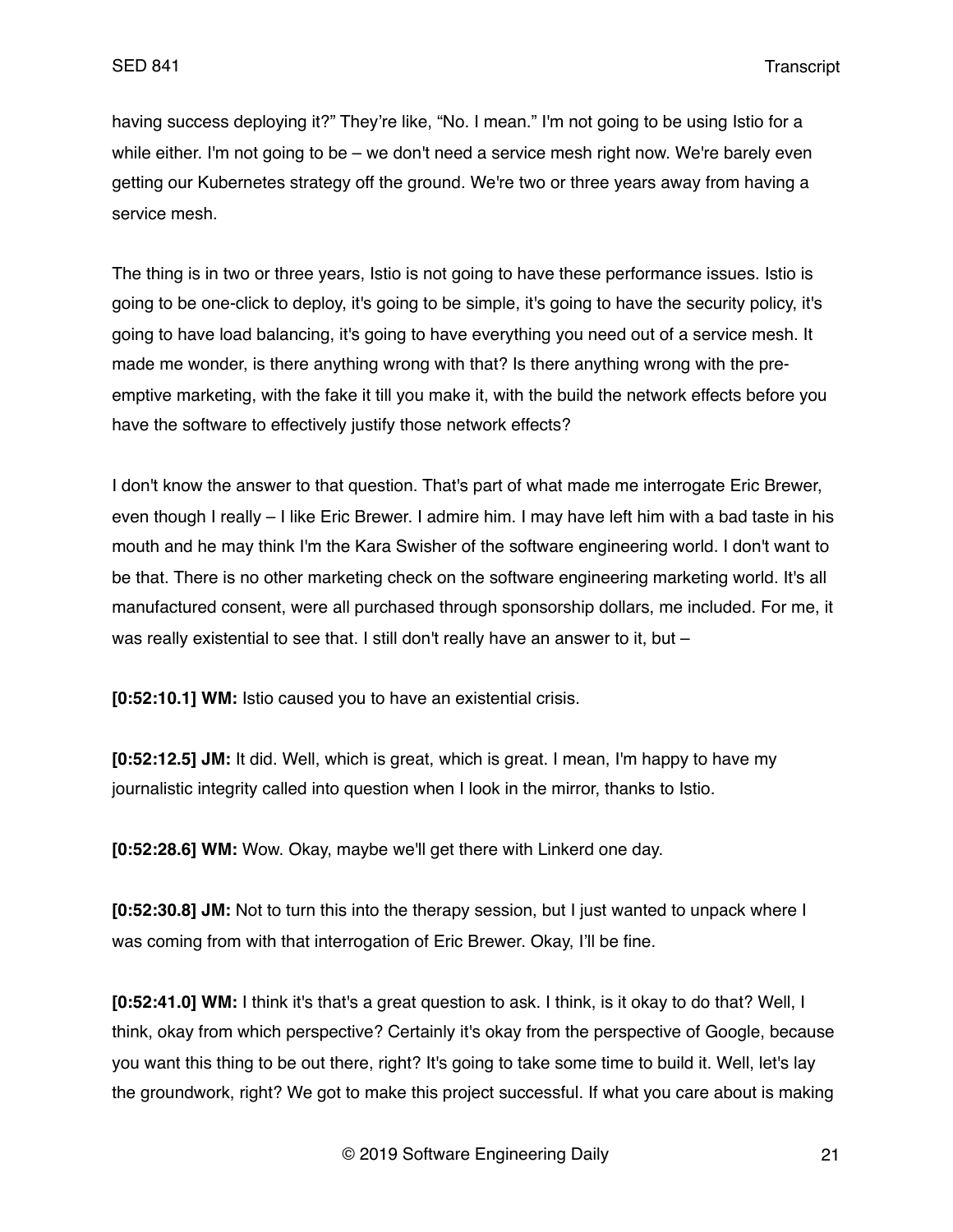Istio successful, then okay, we're going to use every means at our disposal. Why not? It's open source. It's not like we're forcing people to use it. We're just heavily encouraging them.

That's from the other perspective is to me, it doesn't seem right to put something out there and not be forthright about its properties, right? Obviously, I'm super biased in this conversation, right? Because I've been watching this from the perspective of someone who was like, "Well, hold on guys. We already had a service mice over here." You can't trust anything that I say, because I've got a horse in the game, or in the race.

Trying to put that aside as much as I can, it just doesn't seem right, right? This is like the vaporware approach to things and it doesn't seem right to do that. Life would be a lot easier. Yeah, let's put it this way, life would be a lot easier for me if Istio was awesome and I could just hop on that bandwagon, right? That would solve a lot of things. I don't want to have a service mesh fight just to have it. It's not a great use of time and energy to duplicate all the stuff, but I feel we're in the situation where we have to do this because it's not solving things for people that we care about. Like for the users who are out there with Linkerd, if I could tell them, "Hey, just use Istio. It'll solve all your problems."

Like, "Then we don't have to maintain this thing and I don't have to sync all this money into all this open source engineering." Honestly, that would solve a lot of problems, but we can't do that. It's not right. Ultimately, I feel we have a duty and a responsibility to not just Linkerd users, but to the Kubernetes ecosystem as a whole to give them what we know is valuable, right? We know that everything about the service mesh is hugely valuable, because we've seen it. We've lived this life, even back in the days of Twitter when there was no Kubernetes and there were no sidecar proxies. What we were building was effectively the service mesh. A whole bunch of details are different, but we know firsthand and everyone who works on Linkerd knows firsthand just how valuable this stuff is. It just doesn't seem right to not give the world the best possible implementation of that.

**[0:55:18.9] JM:** You raised 10 million dollars from Google Ventures. I know that Google Ventures is not a direct arm of Google, but I found it Shakespearian and hilarious that you did end up raising 10 million from Google Ventures.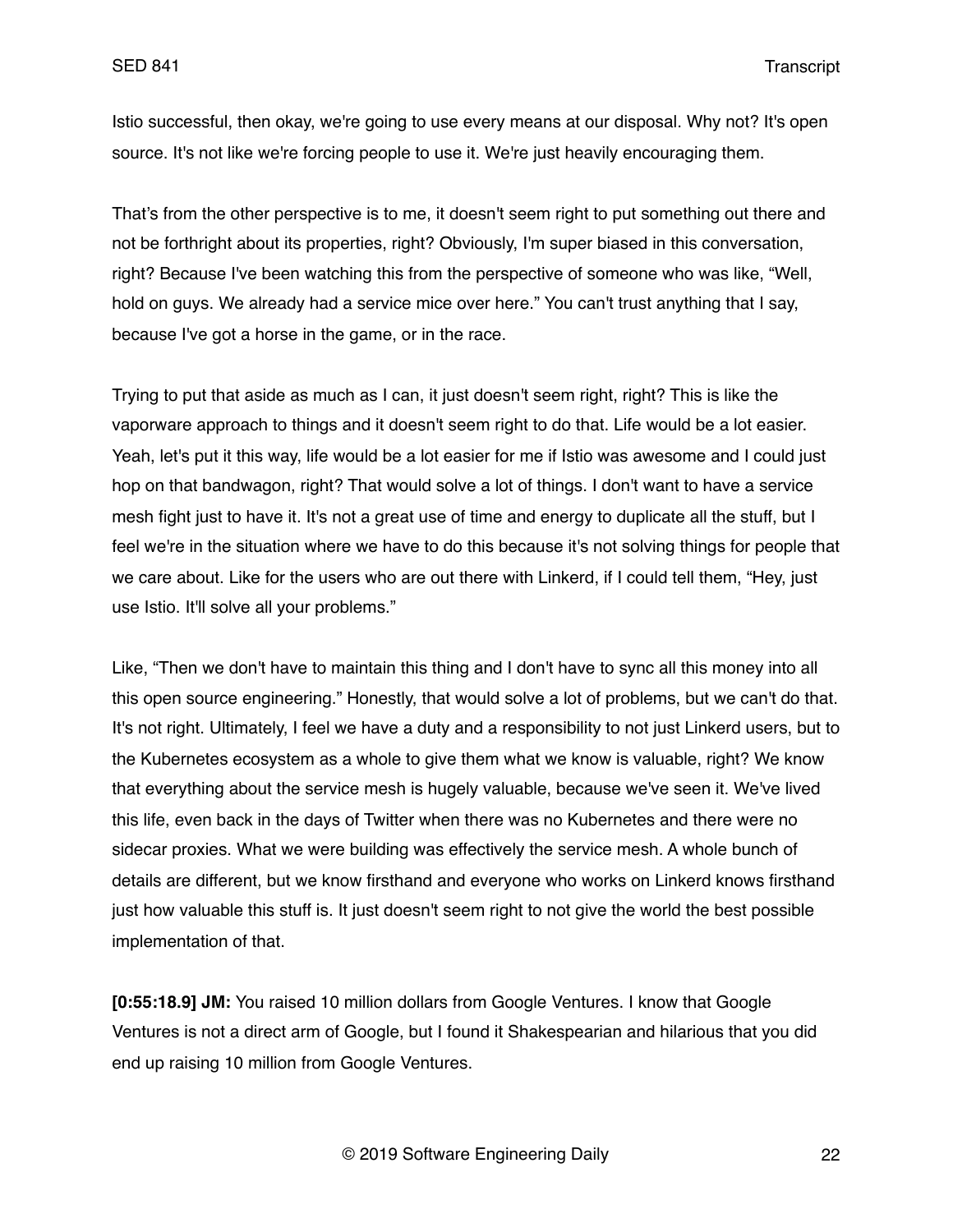**[0:55:37.5] WM:** Yeah. It made a lot of sense. I'm wearing a couple hats in life these days. Let me take off my Linkerd maintainer hat and I'll put on my Buoyant CEO hat, because it was Buoyant that raised the money. Although, really what we're doing with it is investing it right in Linkerd. I will admit that there's a certain amount of enjoyment that I got out of the fact that there's ultimately Google money that's going to Linkerd. Though, I guess there's also, that money goes back to Google, because we do testing on some of our testing on GCPs. I don't know. This big, that can set your cycle somewhere in there. All that I know is that the landlords of the Bay Area are the ones who are ultimately damn rich off of the service mesh, right?

The true winners of the service measure wars are the Bay Area landlords. It was a really good match for us. GV had a history of investing in a really good open source infrastructure companies. CarOS being the primary one in our minds. The partner that we worked with there, Dave [inaudible 0:56:35.9] was great, understands the space really well. They also made it clear to us that although they had the letter G in their name, they were not – like you said, they're not a strategic arm of Google. They make these investment decisions based on what they think is going to win in the market, what they think is going to have the best technology, what they think has the best team around it. By that measure, they wanted to invest in Buoyant. Again, speaking was my Buoyant hat, we didn't need the money, but the relationship made a lot of sense for us for those reasons.

**[0:57:08.0] JM:** Do you have any predictions for the next few years, the next I don't know, three to five years, however far you can predict somewhat confidently into the distance about the, I guess the interaction between the major cloud providers, or the degree to which the wars between AWS and Google will spill out into the open source world, or interactions between, or people going into multi-cloud? What's your perspective on the different major cloud providers? Any thoughts that I can get from you that I wouldn't hear anywhere else?

**[0:57:47.0] WM:** Oh, probably not. I think, by virtue of focusing so heavily on the cloud native audience, I see Linkerd adoption in Kubernetes clusters on a variety of clouds. That's what I understand most viscerally. I think the question of the delicate inter balance between the cloud providers ultimately comes down to what is the enterprise hybrid cloud strategy and what makes sense there? It doesn't make sense –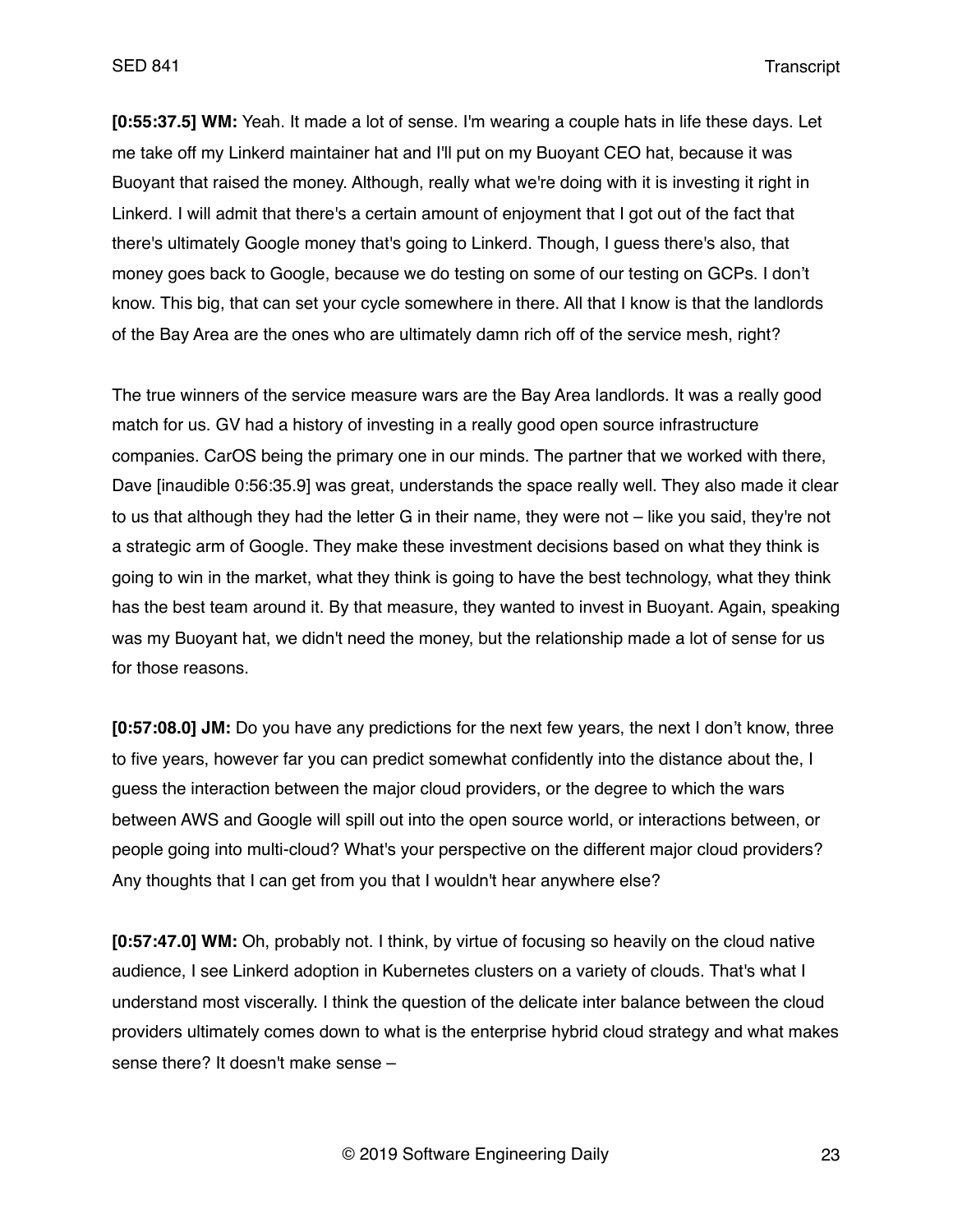**[0:58:16.7] JM:** Sorry, do you mean hybrid cloud or multi-cloud?

**[0:58:18.8] WM:** Let's say multi-cloud, multi-cloud. You're right. It's much better to see, I'm already getting myself in hot water.

**[0:58:24.0] JM:** Well, the hard part is the on-prem plus cloud thing, right?

**[0:58:26.8] WM:** Yeah. No, I mean multi-cloud. How critical is that? Because if that's really critical for companies, right? If it's really critical, and not just some companies for a large class of companies, because there are company like PagerDuty or something that have to be multicloud, because being multi-zone is not enough for them, multi-region is not enough. If something goes wrong, they have to be available no matter what. That's a special case, right?

For ordinary companies that don't have quite as strict a requirement around that level of availability does multi-cloud and make – is that a nice-to-have, or is that a core thing that we're going to have to have as we move into the next couple years? To me, I think that's what it comes down to. Because if that doesn't matter, then network effects, which you've brought up very, very early on are the things that matter the most, right?

Okay, we're on Amazon already, well let's just keep going with Amazon. Then at mesh will win over everything. Problem solved. If it does matter, okay well now, things get a little more interesting, right? Because now, abstraction layers become a lot more powerful, because you are going to have to deal with multiple clouds at the same time.

Do I have any special insight? Can you hear anything from me about this that other people couldn't tell you probably with much greater insight? No, no. I am in the little service mesh bubble and I can barely see beyond that.

# [SPONSOR MESSAGE]

**[1:00:01.7] JM:** You probably do not enjoy searching for a job. Engineers don't like sacrificing their time to do phone screens and we don't like doing whiteboard problems and working on tedious take-home projects.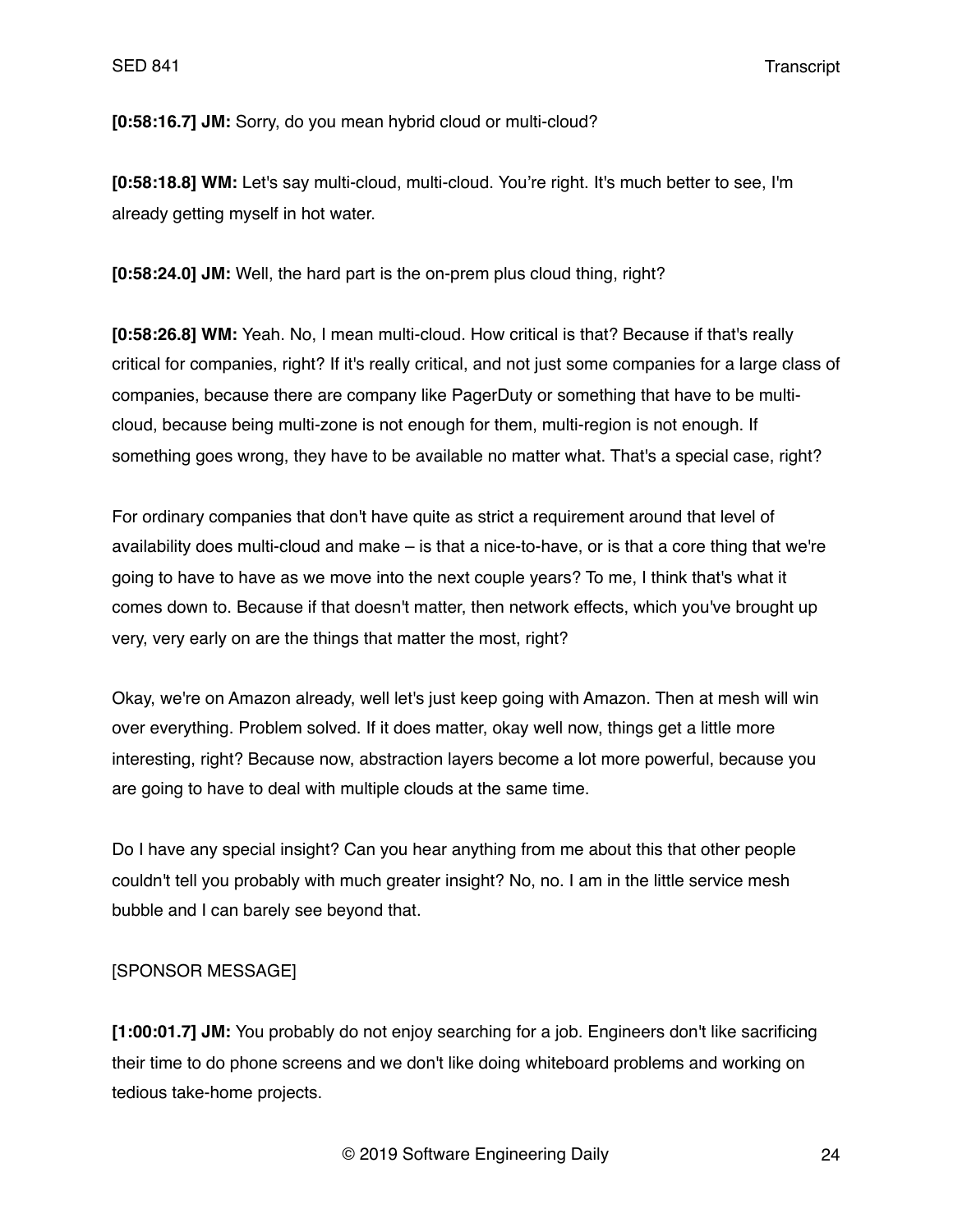Everyone knows the software hiring process is not perfect, but what's the alternative? Triplebyte is the alternative. Triplebyte is a platform for finding a great software job faster. Triplebyte works with 400-plus tech companies, including Dropbox, Adobe, Coursera and Cruise Automation. Triplebyte improves the hiring process by saving you time and fast-tracking you to final interviews.

At triplebyte.com/sedaily, you can start your process by taking a quiz. After the quiz, you get interviewed by Triplebyte if you pass that quiz. If you pass that interview, you make it straight to multiple on-site interviews. If you take a job, you get an additional \$1,000 signing bonus from Triplebyte because you used the link triplebyte.com/sedaily.

That \$1,000 is nice, but you might be making much more since those multiple on-site interviews would put you in a great position to potentially get multiple offers. Then you could figure out what your salary actually should be. Triplebyte does not look at candidate's backgrounds, like resumes and where they've worked and where they went to school. Triplebyte only cares about whether someone can code. I'm a huge fan of that aspect of their model. This means that they work with lots of people from non-traditional and unusual backgrounds.

To get started, just go to triplebyte.com/sedaily and take a quiz to get started. There's very little risk and you might find yourself in a great position getting multiple on-site interviews from just one quiz and a Triplebyte interview. Go to triplebyte.com/sedaily to try it out. Thank you to Triplebyte.

# [INTERVIEW CONTINUED]

**[1:02:21.9] JM:** Let's wrap up with just some business strategy conversation. This cloud native space of company building, I don't have much historical context on the enterprise software industry. From what I do know, it seems a very different market than anything in history, because you have these major cloud providers, you have these gigantic enterprises that are going through a digital transformation.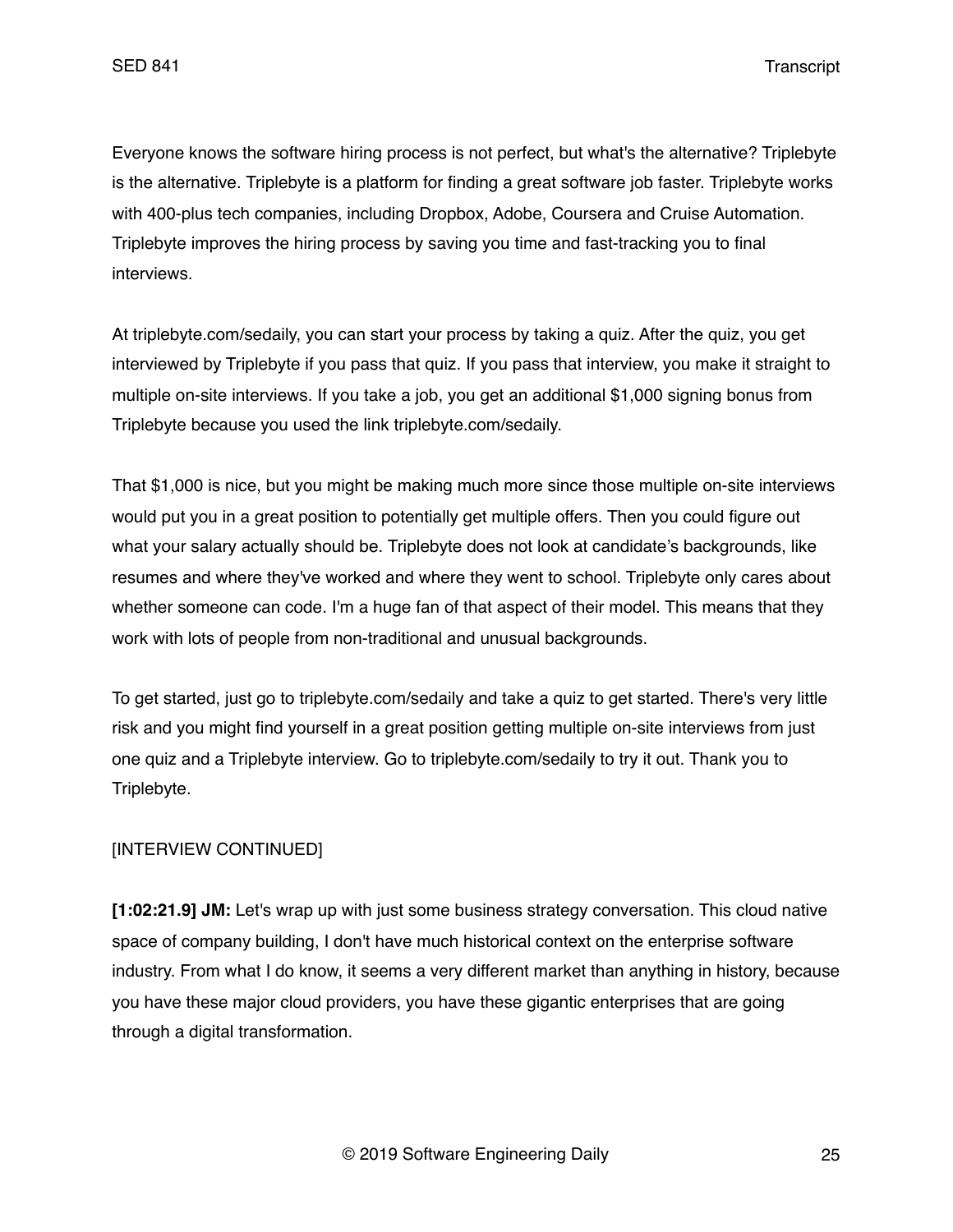It seems like a great place to be in the company that you are in, the company that you're building, because the market is rapidly expanding and it's meeting you where you are building towards. That doesn't mean that your strategy for going to market is straightforward. It seems like doing sales, managing deals, perhaps even deciding what is your structure for support engineering, or feature engineering, or the degree to which you're going to be a service integrator, versus just somebody who's building features and throwing them over the wall for somebody to buy through a marketplace. All these questions seem complicated to me. Tell me your current strategy for going to market.

**[1:03:42.8] WM:** Sure. Yeah. Let me take off my Linkerd and linking hat and put on my Buoyant hat.

**[1:03:47.0] JM:** You already did that.

**[1:03:48.4] WM:** Oh, well I had replace –

**[1:03:49.8] JM:** You're wearing that and your suit. You shouldn't be wearing a hat and a suit at the same time.

**[1:03:54.6] WM:** Well, and my monocle, okay. Full CEO mode. Yeah, so you're right. It is complicated. So far, I think Buoyant has been very lucky in that the stuff that we have touched upon with Linkerd was at the right place at the right time. The service mesh started to take off. A lot of this honestly was from our friends at Google, by promoting Istio so heavily, while that rising tide also lifted our boat, which was nice. We can take a little bit of credit for it.

Early on, it wasn't clear that focusing on Kubernetes was the best approach and so on. We were a little smart about it. Oh, yeah, we also spent a lot of time getting off the JVM. Obviously, that was either a genius move, or a genius move that had been preceded by a dumb move.

Leaving all that aside, we've been we've been lucky and that everything that we've done in the open source world has been very – has garnered a lot of attention and that's making it easy to fundraise. Obviously, there's only so far that that can take you. There's two levels here. The first is one of the things we're definitely seeing with Linkerd is the very early adopters of Linkerd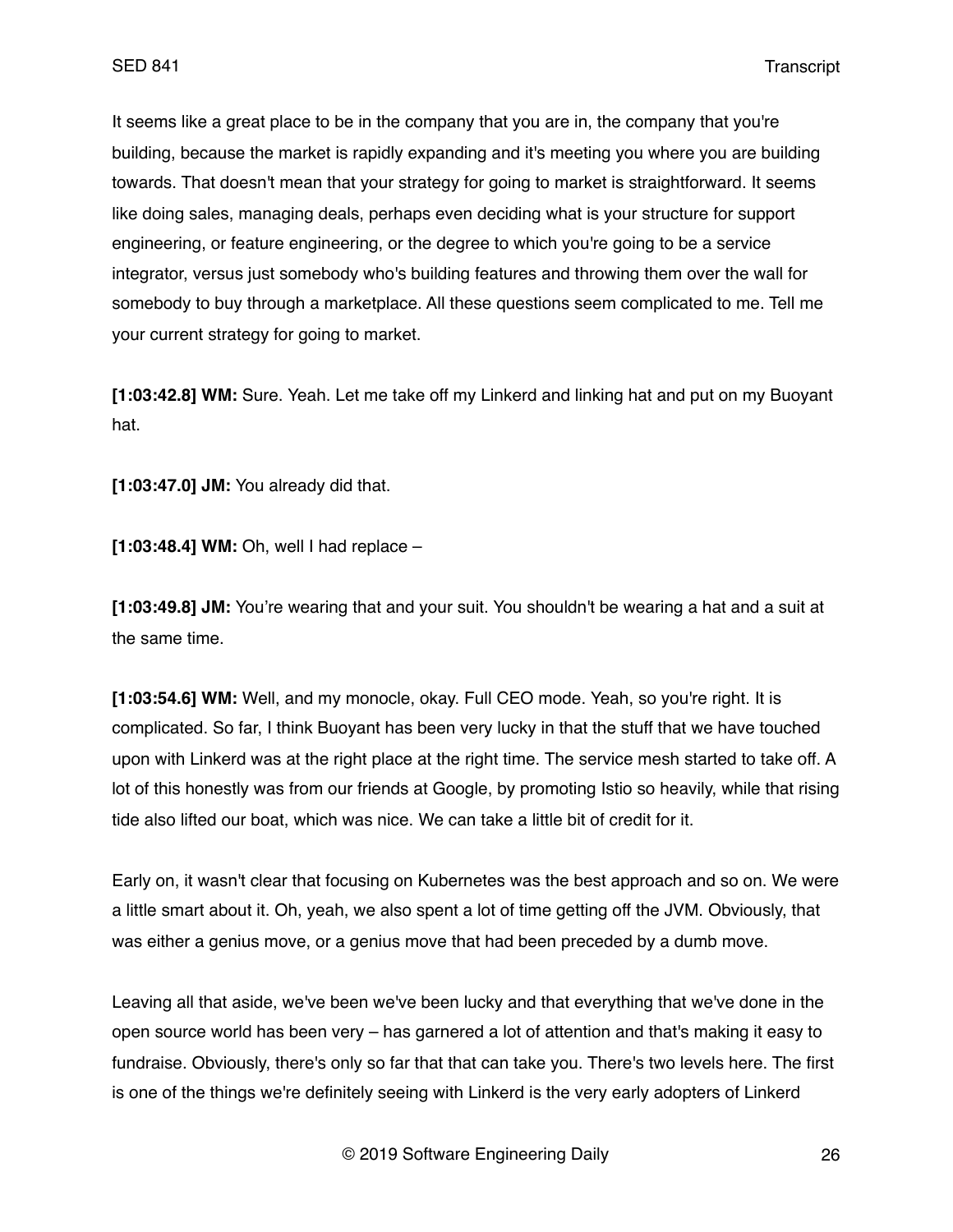could do everything themselves, right? They would take it, they'd download the code, they compile it, they would deploy it and then only occasionally would they reach out to us and be like, "Hey, we need help with this."

We're starting to encounter now, and I think this is a sign that the service mesh market is maturing. We're starting to encounter a set of companies who just need help, right? They don't have the ability to take on massive infrastructure, or even not so massive infrastructure projects and feel confident in themselves.

We're starting to find a set of company who just needs help with Linkerd. From my perspective, we have two choices here. One is to say, "Okay, well you're on your own. Good luck." The other is to say, "Okay, we can help you. We can we can do support, we can do services, we can make you successful." It has to be done in a way that's economically viable for Buoyant, right? That there has to be a commercial relationship there. If what you care about is being successful when adopting a service mesh, well we can be the company to help you do that.

That is ultimately supporting services. I think from the macro picture, it's rare to have a company, not impossible. It's rare to have a company, a very fast-growing large company, at least that it's based purely off of supporting services. My view is those are critical. Those are critical components. Those are not sufficient, but they are necessary because you have to give people mechanisms to be successful with your projects. I think that's particularly true of the infrastructure world, where it's not – it's not like you drop this thing in and okay, "Hey, we've installed Slack, or hey, everyone can sign up for Slack now and we don't have to change anything."

You've got to do stuff. You got to do stuff. As easy as we make Linkerd to get started, pretty soon you're like, okay, well we've got our existing CA and we need to use that. Then okay, well now we need to deploy the Linkerd proxies outside of Kubernetes and we've to get identity working. It gets complicated when you start extending into, especially when you extend into what I will call legacy infrastructure and trying not to use that in a pejorative sense. That's the first answer.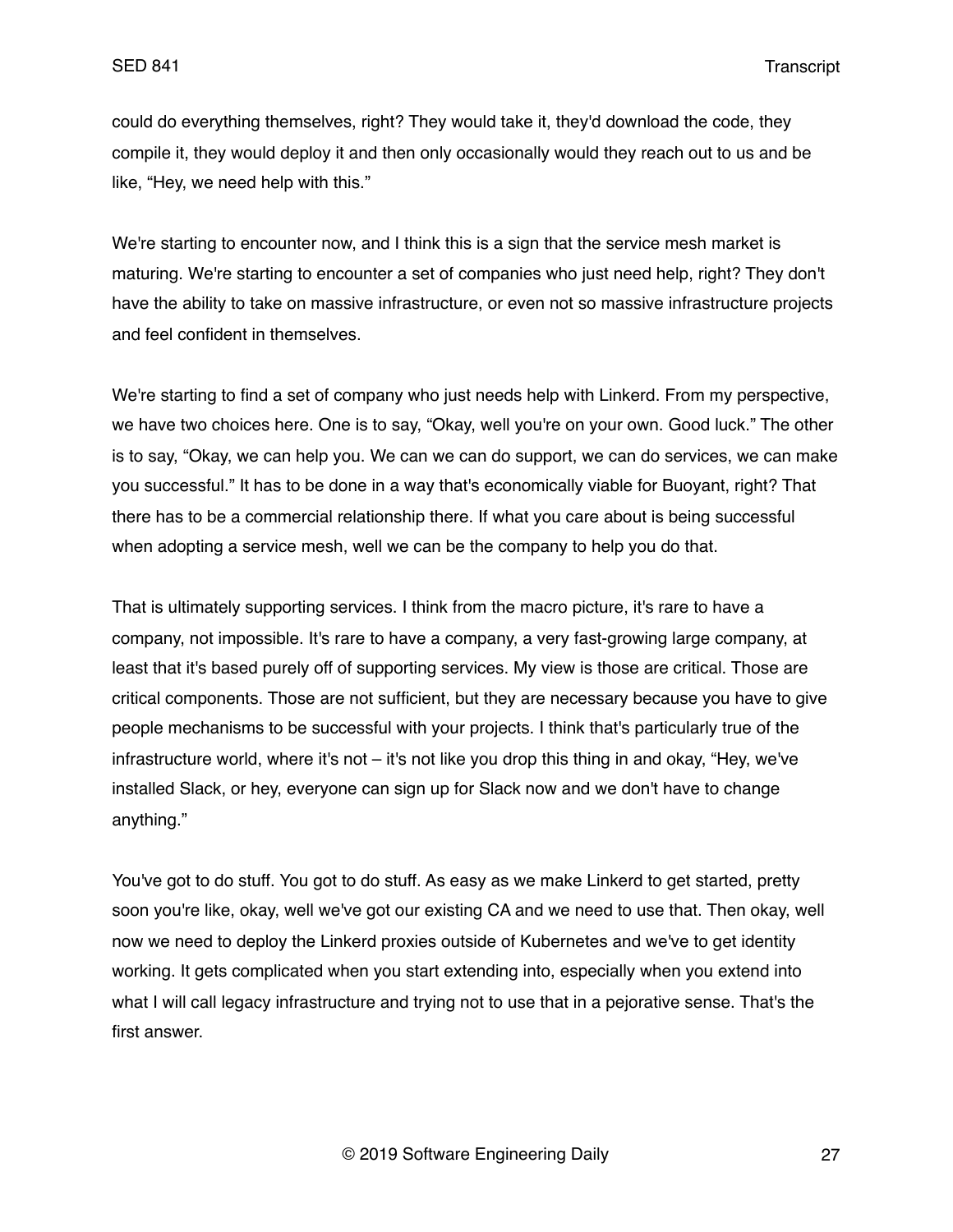The second answer is which I think is the more compelling answer and speaks to maybe the bigger vision that Buoyant has, is that the word service mesh does not occur anywhere in Buoyant's mission statement. Buoyant's mission is purely around helping human beings get to the point where they can be really successful in adopting microservices, right? That's independent of Kubernetes, is independent of Docker, it's independent of any of that stuff.

The entire industry, if you step back, the entire industry is going through some massive transformation, right? As a transformation in how software is built. It's something you can't stop, right? At least for the vast majority of companies, you are moving on to the cloud, and when you move on to the cloud, you have to do this stuff. You can argue, you can fight, but eventually you're going to be there.

We have to give people the tools to make that happen. Service mesh is certainly one part of that, right? Linkerd will solve a bunch of very engineering-focused, engineering-specific challenges for you, but there's a lot more to it than that. This again, it goes back to my experience that Twitter, when Twitter moved into microservices, again no containers, although we had the JVM and we had C group, so we had the containerisks. No Kubernetes, but we had Mesos. We had a whole lot of services that changed everything about the company, right?

Just forget about the technology, the way that engineering teams were communicating with each other were operating was totally different, the way that HR worked was different, because the way that the teams were structured was being different. The way that finance worked was different, because now we had all these services and some of them were really expensive to run and some of them were cheap. Every aspect of the company started changing. That's what I think, that's the really interesting set of things that Buoyant, as opposed to Linkerd be can be helpful with, right? Can we help organizations embrace that change? Not just adapt to it, but embrace it. That requires a lot more than just solving the technology under the hood.

**[1:09:21.2]JM:** It sounds it would be awesome to just hire a bunch of support engineers and deploy the support engineers to helping out with the large enterprises that have Linkerd problems, because not only is that probably profitable, immediately profitable, or near close to immediately profitable. You get a great feedback loop into what enterprises need from you,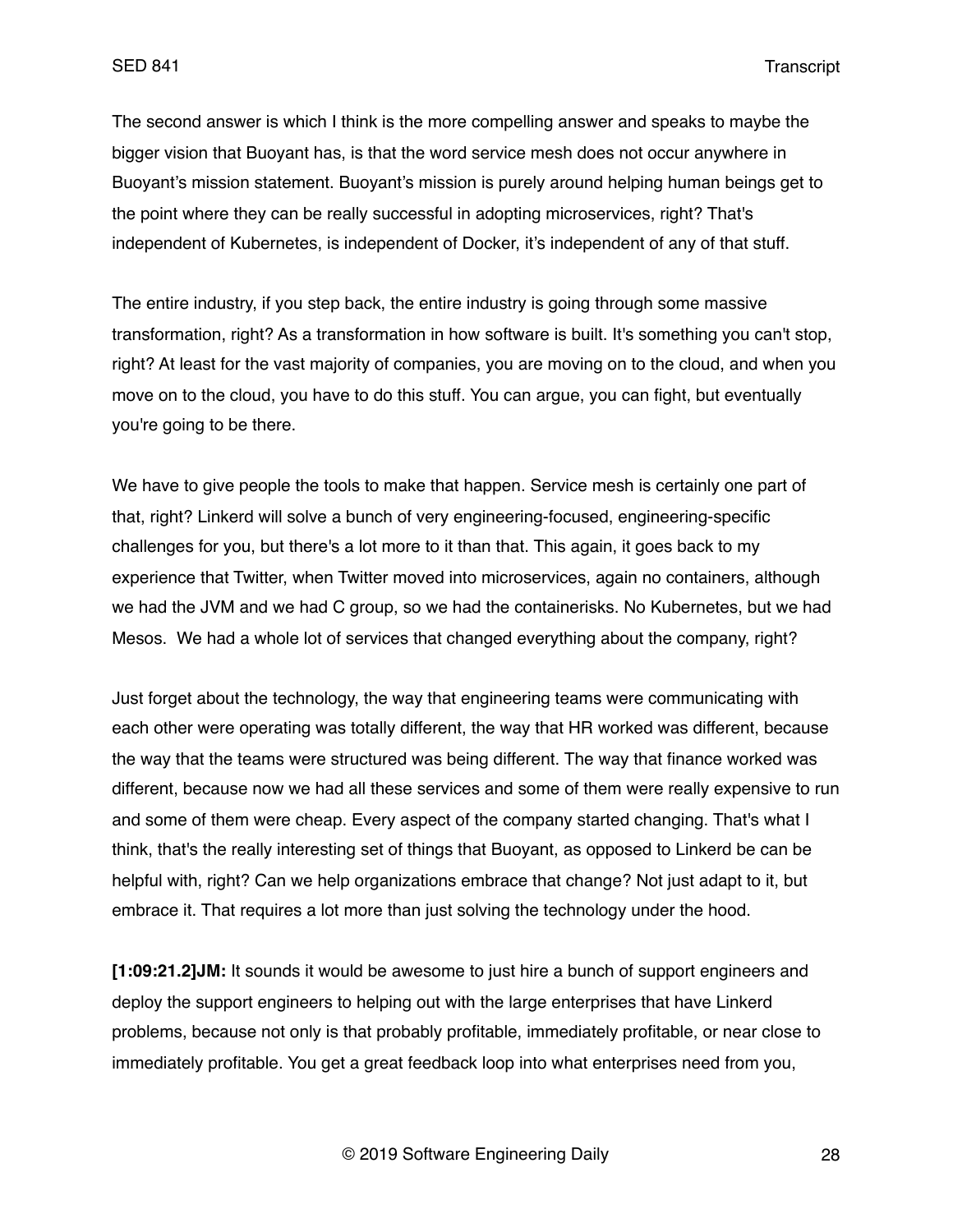which will eventually allow you to expand into market adjacencies that you'll see coming, thanks to your enterprises.

**[1:09:54.0] JM:** That's a really good point. We're a bunch of open source nerds. We have no idea what happens inside, or at least we originally did not have an idea of what happens inside the engineering mindset of someone who works in a really big company that has these 24 month roadmaps and all these initiatives. We had no idea. Every commercial relationship that we add at Buoyant has tremendous value. The money is nice of course, but just having access sitting in those meetings, understanding what exactly is happening on these and what the timeline is and what the roadmaps are and what the challenges they have to face, that's been hugely valuable for us. That's another big, big benefit of developing a really strong support and services relationship with your customers.

**[1:10:36.0] JM:** Let's close on a just an engineering question, because you alluded to getting off of the JVM. I remember at KubeCon, I guess two years ago at this point, it was the Austin KubeCon. The night I got there, there was an event because you were announcing your new service mesh conduit, or your new service proxy conduit. Conduit came out and I was like, "Okay, wait. They have to service things now, or proxies, or meshes, or something. It's like, this one's in Rust. Then over time, it became Linkerd2, where you rolled it into Linkerd or something.

It seems like it's worked out well for you in retrospect. What I'm wondering is did the strategy play out as you intended, or does it seem like a – does your strategy seem wise in retrospect? What was an unconventional thing? Let's spin up a second product, which gives us a green field to play around in and then we get to roll that into the old product, or replace the old product with the new product. I mean, it looks pretty nice in retrospect. I just don't know if that was how you envisioned it upfront.

**[1:11:40.7] WM:** Yeah. Well, that's the hard question to answer. Did we do this right? Even in retrospect. I think, there's a world in which – We were looking at Rust back in 2015 before Linkerd even existed. We had some early prototypes in Rust and we were like, "Oh, this is really cool." At that point the language was changing. The code would stop working, because the language had changed underneath it. We're like, okay.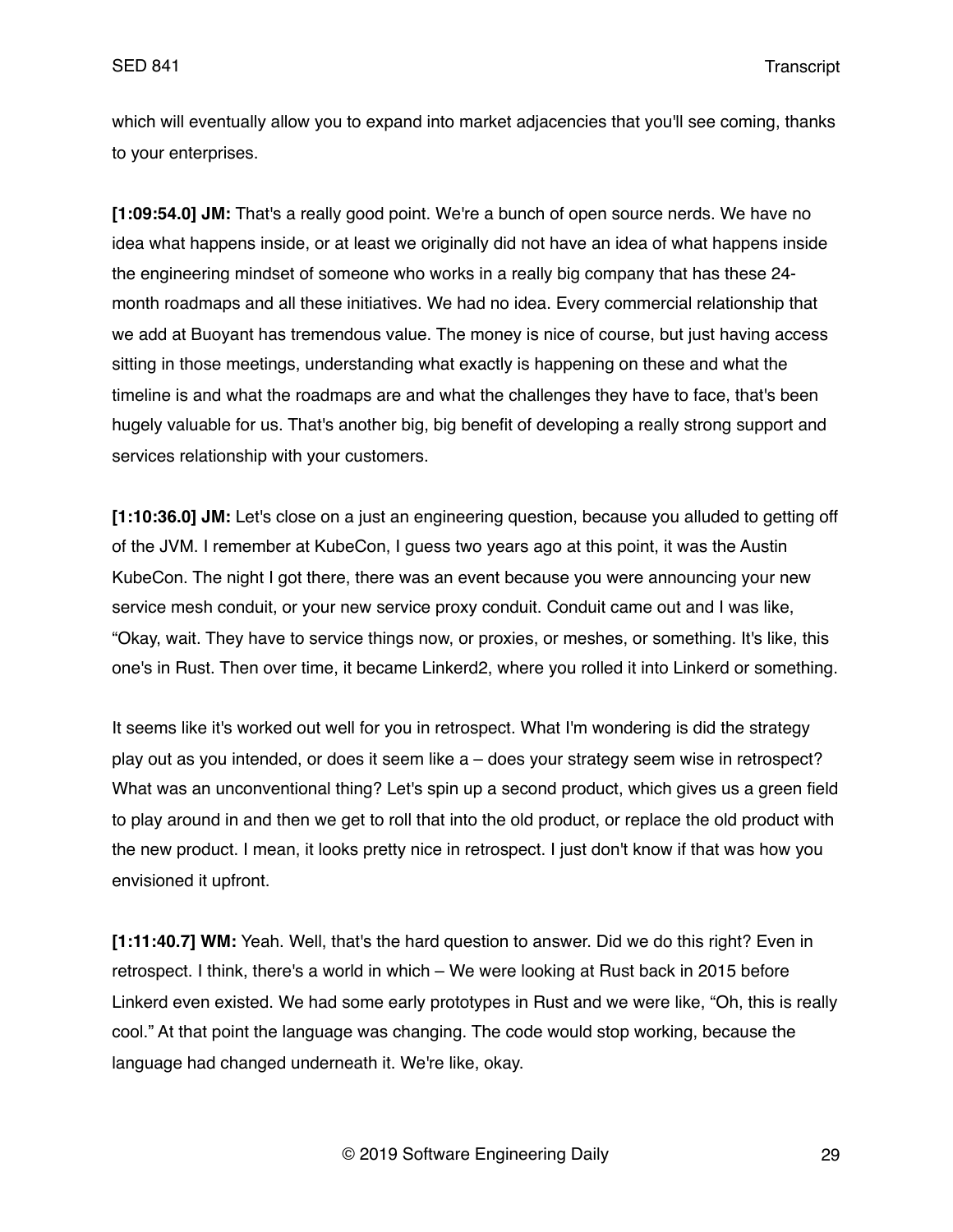We don't really want to be on the JVM, but it doesn't feel we can really build on Rust right now. We had just come out of Twitter, so which had all those technology built out. It had already production tested all of it for us, until we were able to tell the story early on by building on what I would call the Twitter stack of Finagle, Scala, Netty, the JVM. We were able to tell the story very early on of hey, this is production ready, because look, Twitter uses it, scale, Pinterest uses it, scale. There were a bunch of companies that were using that stack and scale.

That's a hard bar for a startup, especially to get over is like, hey it's ready for production, because you're just some no-name startup there. That was the real value, I think. Maybe, there's a world in which we never did that and we just stuck it out with Rust and we could have avoided having to do a rewrite last year, which is effectively what we did.

**[1:12:55.2] JM:** You started out with Java.

**[1:12:56.7] WM:** We started out – No, no. I don't know. Rather than starting with the Twitter stack, which was Scala on JVM.

**[1:13:01.8] JM:** Oh, sorry. Rust in the beginning.

**[1:13:02.0] WM:** Yeah. Maybe we should have just sucked it out. I don't know. That's an interesting thought exercise. Either way, what had happened was Twitter and Linkerd got very, very popular very rapidly. It was clear to us, even certainly well before Austin, that the JVM was going to be too much of an impedance mismatch for what people wanted.

There were people who deployed Linkerd as a sidecar, the Linkerd JVM as a sidecar. Even though it was at a 150 megs, they were like, "I don't care, because these are all Java apps and it's 2 gigs." Then there were other people who had these 20 meg Go microservices and they're like, "I'm not going to add a 50 meg sidecar." I think there's a second inflection point there, where we could have just been like, "You know what? We're going to address enterprise stuff only and enterprises all on JVM, so we're just going to be the enterprise service mesh and adjust that JVM market."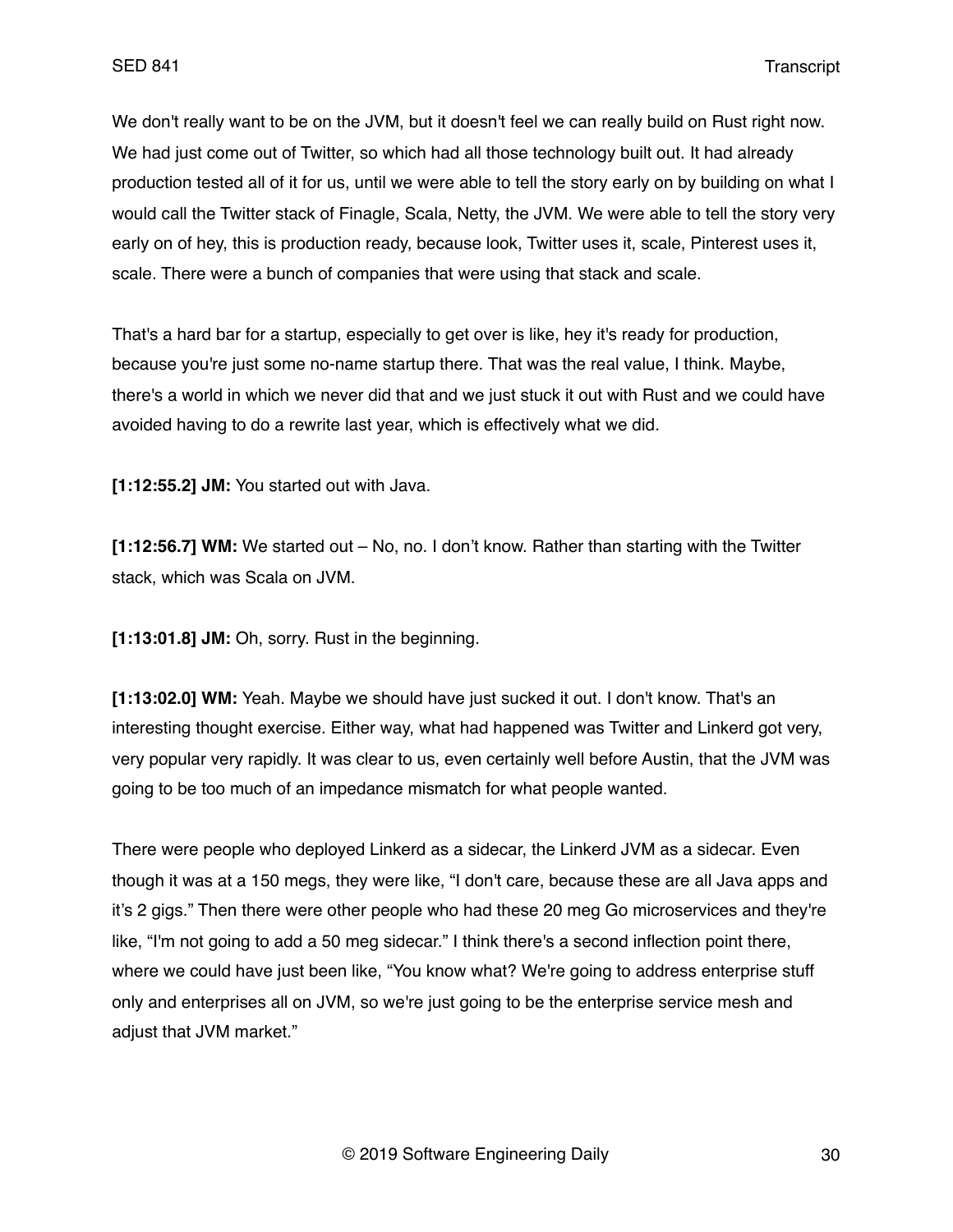**[1:13:54.6] JM:** I want to work out with GraalVM. Maybe GraalVM would've lowered your footprint.

**[1:13:59.5] WM:** Yeah, it's certainly possible. Though Graal has not been – we've been keeping our eye on it. It has not moved as fast as – it still, last I checked, not able to run Linkerd, because there's some complicated stuff that Finagle does especially does and that Netty does. It's not just regular JVM code. This is super advanced JVM code, right? Scala and Netty and all this asynchronous stuff.

Anyways, although as a side note, IBM's open J9, JDK has improved things a lot from Linkerd, from Linkerd JVM. Okay, anyways, so yeah, getting back to the conduit thing, so we were like, okay, it's not going to be a long-term solution for us to gain. We have to get off the JVM. We were really nervous about what we were doing. We knew we were going to build on top of Rust and on top of Go. Those were natural choices. I actually wrote a long article about this for InfoQ. If you search for InfoQ and Linkerd V2 or something, you'll be able to read exactly what I'm going to tell you.

**[1:14:56.5] JM:** You got to promise, publish your next article on Software Engineering Daily.

**[1:14:59.2] WM:** All right. Deal. Definitely.

**[1:15:01.7] JM:** It's on InfoQ. You hear that?

**[1:15:04.2] WM:** Yeah, that's right.

**[1:15:04.9] JM:** InfoQ is my Istio.

**[1:15:08.6] WM:** Well, I'll just have to have a –

**[1:15:09.8] JM:** Just kidding. I'm competitor-focused. I worked at Amazon.

**[1:15:14.8] WM:** Right. Good. We wanted to do something that we knew was going to be risky, which was rebuild stuff on top of Rust on how to go ,and we were worried at the time if this didn't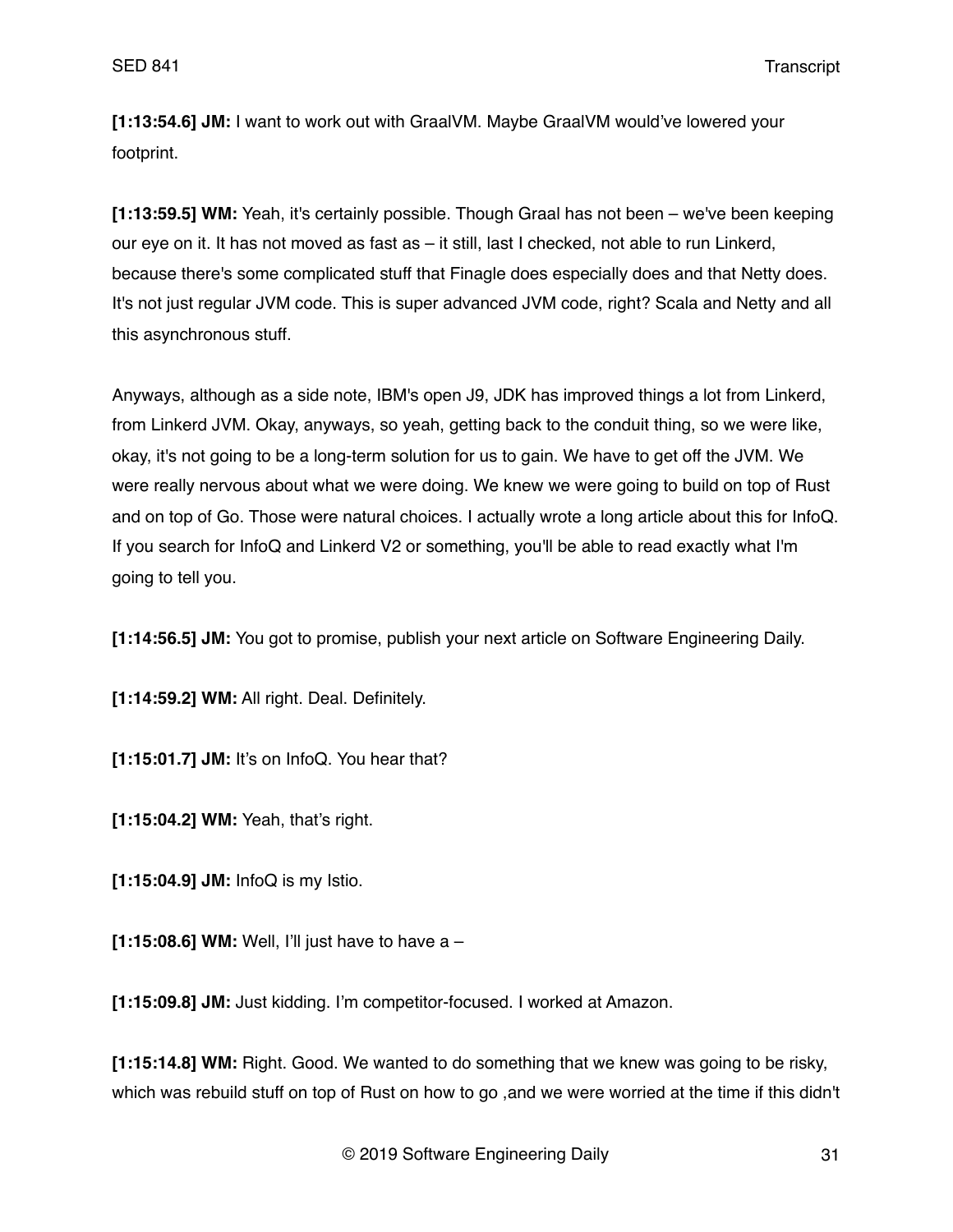pan out that it was going to destroy the Linkerd brand, because Linkerd was getting a ton of adoption. Even with the JVM being an impediment.

We decided to call it conduit, to just sandbox – sandbox a weird term. To make it a separate project with a different brand and to see how much interest we could get doing that, and to treat it as an experiment. If it played out, then great. If it didn't, then fine. Linkerd is still going to continue on. That was gosh, I can't even keep my timeframes right anymore. I think that was the tail-end of 2017. Then all of 2018 was putting tons of resources into conduit, first half of 2018.

It was working. Everything was working. We had early adopters using it, there were bugs, there were weirdnesses, but everything about it just felt right. It felt like this is what the service mesh should be. By the middle of the year, we were like, "Okay, it's clear this is the path forward for Linkerd, right? Let's merge this thing in." Then in September of last year, we launched officially G8 Linkerd 2.0, which was that same conduit code base with a whole lot of extra development on top of it. That's where the majority of our new adoption has been and certainly the majority of our engineering effort has been on Linkerd.

Now we're at 2.3, next month we're at 2.4. We're catching up with the 1.X feature set. We had a huge feature set, thanks to Finagle with 1.X. With 2.X, we're now catching up 2.4 we'll have traffic shifting, so you'll be able to do Bluegreen deployments and things like that. It'll have SMI support. It'll have all these cool things. 2.3 already had all the TLS stuff that we can never actually do really well with the JVM, because it was so hard to get it deployed as a sidecar among other reasons. That's the story.

Yeah, there was certainly a period of time where it was confusing for people to have these two things, especially from one small startup. Hopefully, we don't have to talk about conduit ever again, we just have this beautiful Linkerd and everyone uses it and just very happy with it.

**[1:17:22.4] JM:** Yeah. No, I think it worked out really well.

**[1:17:24.8] WM:** That's the back story.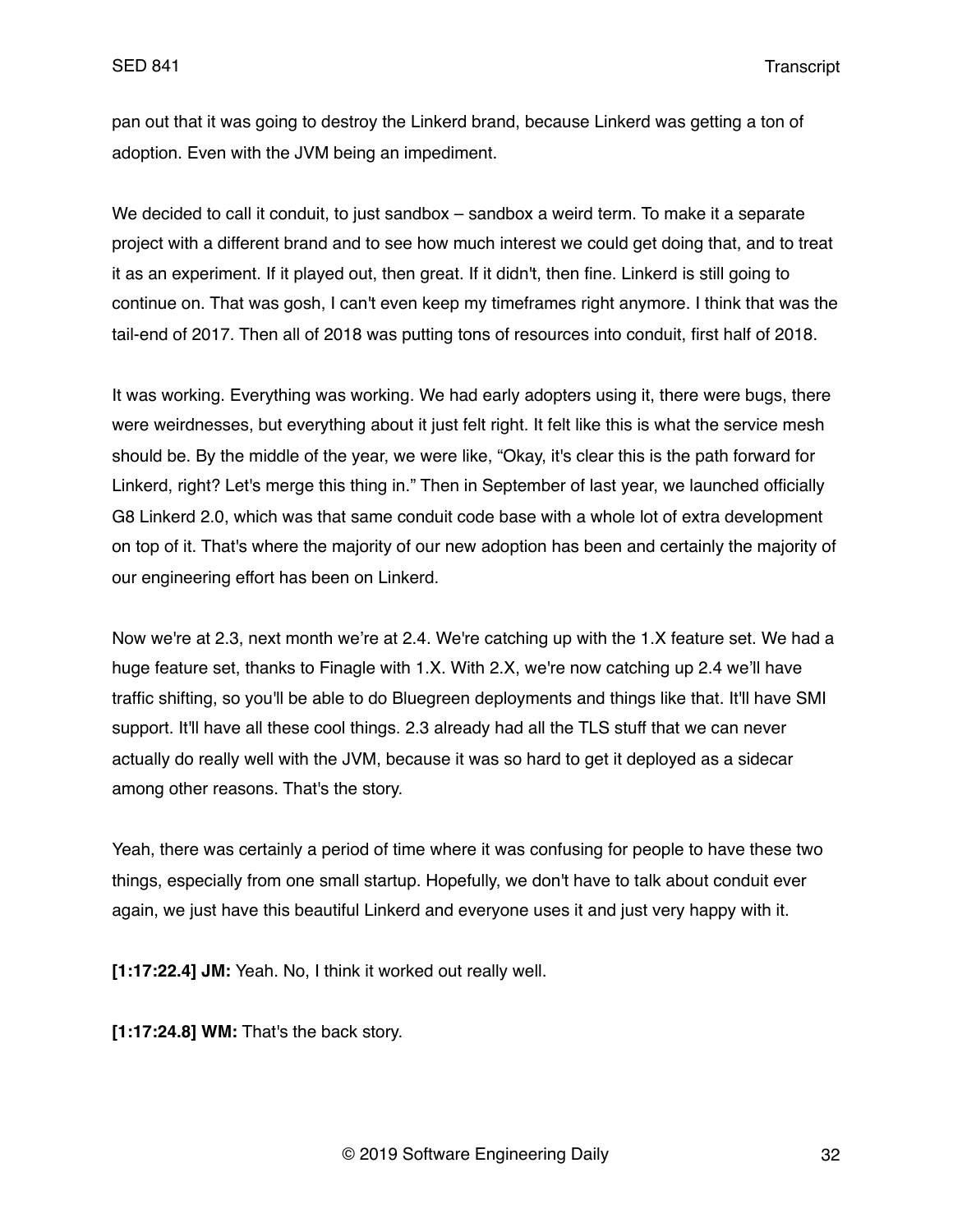**[1:17:26.2] JM:** I mean, from conversations I've had with people about Rust, it really – it does seem like the right language for the job. It gives us a bunch of really nice things. It gives us the ability to – the Rust is in the data plane, so it's the actual proxies. The control plane is all on Go. What Rust gives us – it gives us a couple things. First, it gives us the ability to write native code, which is great, so we can be as fast as possible, which is important for a user space proxy. There's no garbage collection. There's none of that. It's basically as fast. The Rust people will clean it faster than C or C++.

Then it also gives us a lot of awesome security guarantees around the way that it manages and enforces memory usage, sidesteps a whole class of buffer overflow exploits and things that historically have been very problematic with C or C++. Then for the Scala programmers in us, it gives us these really nice higher level abstractions, where we can do things like, hey, all the memory for this request – we're allocating memory as this request comes in. Then you want to then free them. Everyone in the request terminates. In that way, you keep your latency profile really, really sharp, because you're doing all the memory allocation, you're amortizing that really evenly over the request flow. Okay, but you can do that in Rust by like – I'm going to get myself in trouble, because I don't actually program in Rust.

**[1:18:47.5] JM:** Careful. The Rust community is serious.

**[1:18:49.3] WM:** By deleting that feature, or just terminating the feature, whatever the right word is, sorry Rust people. Then because everything has been – the ownership and everything has been enforcing these nice zero-cost abstractions, you can delete all the memory for that request in a really nice straightforward manner that doesn't involve thousands of lines of spaghetti code. It's been a really nice move for us, especially coming to it as Scala programmers, who were familiar with abstractions and higher order programming.

**[1:19:17.3] JM:** Well, let's leave it at that. William, thanks for coming back on the show. It's been really fun talking.

**[1:19:21.2] WM:** Jeff, it's been a pleasure. Thank you for having me.

[END OF INTERVIEW]